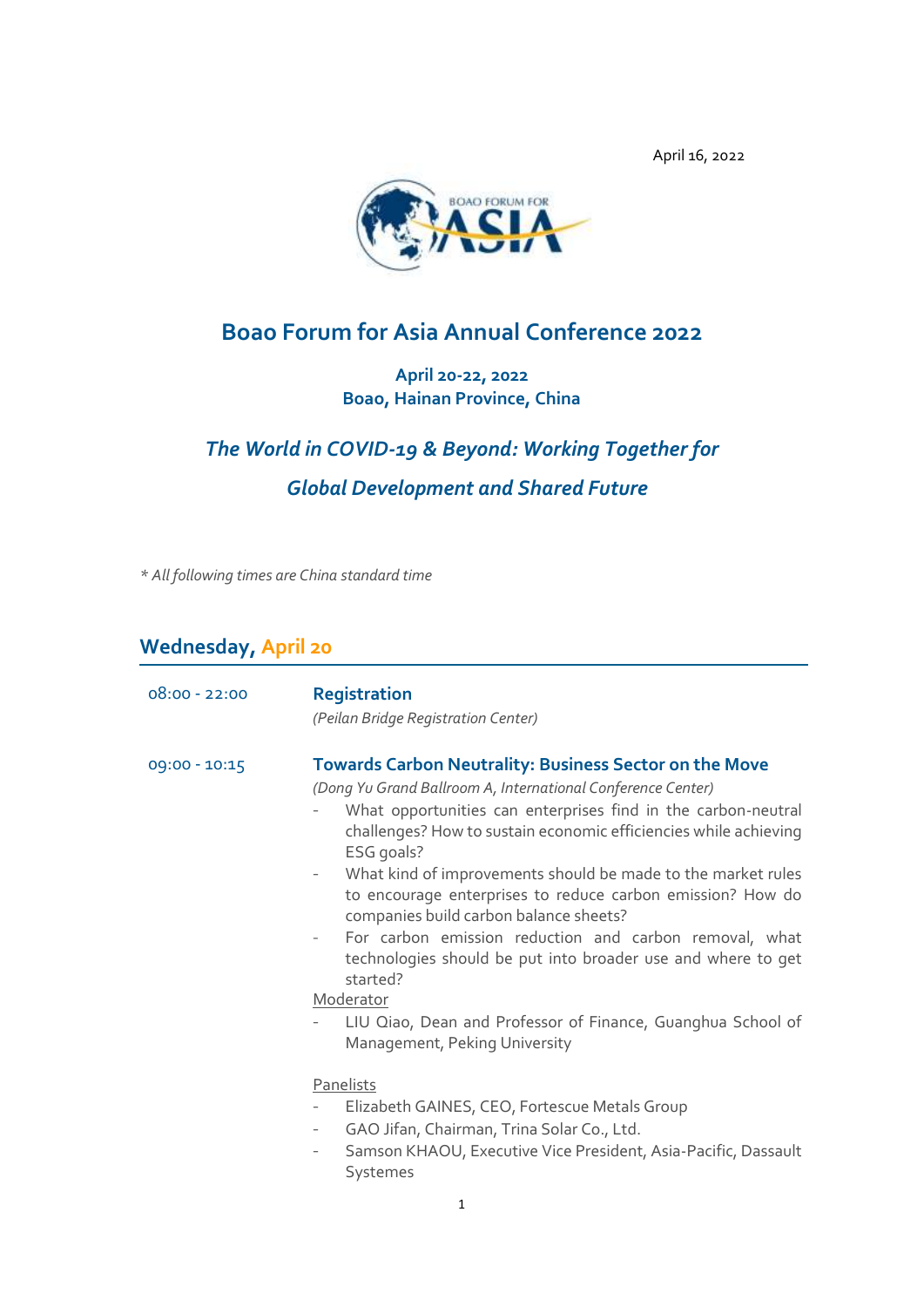- Benedikt SOBOTKA, CEO, Eurasian Resources Group
- ZHANG Jiangiu, CEO, Inner Mongolia Yili Industrial Group Co., Ltd.
- ZHANG Yue, Chairman & CEO, BROAD GROUP

# 09:00 - 10:15 **Diversified Culture, Shared Future**

*(Dong Yu Grand Ballroom B, International Conference Center)*

- Although Asia is a region with diversified civilization and culture, it has inter-connected ideology and value. Since we are experiencing great changes not seen in a century, through dialogues based on the principle of diversity and interconnectivity, more consensus will be reached and the unity will be strengthened among Asian countries. This will help to build a more prosperous and developed Asia, and moreover, promote the exchange and mutual learning among civilizations.
- How to understand the diversity of civilizations and shared-values in Asia?
- How to promote the ideological integration and cultural inheritance of Asian countries in modern life?
- How to enhance cooperation for mutual achievements, and promote harmonious development for a better future among Asian civilizations?

Moderator

- HAN Zhen, Council Member, International Confucian Association; Chair of University Academic Committee and Dean, Research Institute of Teaching Materials, Beijing Normal University

- Roger AMES, Vice President, International Confucian Association; Chair Professor of Humanities, Peking University
- Soyi CHUNG, Chair, Department of Religious Studies, Sogang University, Korea; Editor-in-Chief, Journal of Korean Religions
- JIA Qingguo, ICA invited Scholar, Director, the Institute for Global Cooperation and Understanding; Director, the Institute of Global Governance Studies, Peking University
- Fatima KUKEYEVA, Professor, International Relations and the World Economy Department at Al-Farabi Kazakh National University; Director, the Resource Center for American and Democratic Studies
- LIU Xiaogan, Council Member, International Confucian Association; Distinguished Professor, School of Philosophy, Beijing Normal University
- OHGATA Tohru, Vice president of Japan Society for Cultural Studies of Chinese Characters; Former president of Japan Taoism Society
- Hamed VAFAEI, Dean, Department of Chinese; Director, the Center of Asian Studies; Deputy Director, Office of International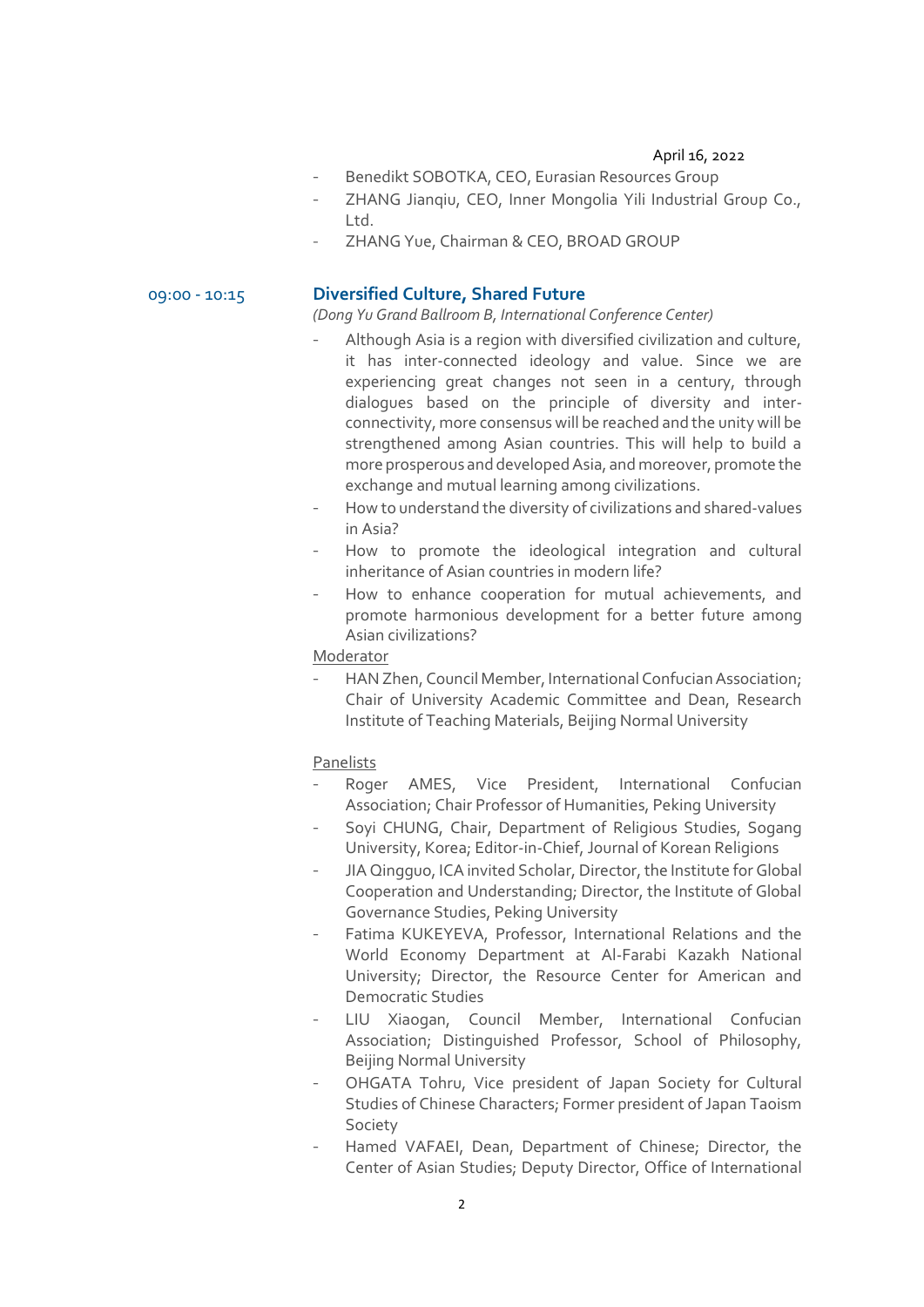Cooperation, University of Tehran; Editor in Chief, Chinese Website of The Iran's State News Agency

ZHENG Xiaoyun; ICA invited Scholar; Director, Institute of World Religions(IWR), Chinese Academy of Social Sciences; President, Chinese Association of Religious Studies

# 09:00 - 10:30 **Intellectual Property in Asia: Trends and Opportunities**

*(Dong Yu Grand Ballroom C, International Conference Center)*

- IP filing activity kept growing during the global pandemic. International patent applications via WIPO reached 277,500 in 2021– the highest-ever level.
- Asia manifested its lead as the largest origin of international patent applications, accounting for 54.1% of all applications in 2021. The construction of the IP system in Asia tends to be stable and enterprises are paying more attention to IP, thus forming distinctive features around the world.
- How should we highlight Asian features in the global IP governance system? How will the IP policies vary in major Asian countries and regions? What IP opportunities and risks will enterprises face in the process of coping with new technologies, new business models and new trends? How should we strengthen cooperation and improve efficiency in cross-regional IP protection?

Moderator

- XIA Junli, President, Hainan Free Trade Port Intellectual Property Court

#### Remarks

- LI Baodong, Secretary General, Boao Forum for Asia; Former Vice Minister of Foreign Affairs, China

- Luiz Henrique DO AMARAL, President, The International Association for the Protection of Intellectual Property (AIPPI)
- HU Shengtao, Director, Intellectual Property Department, Technology Development Committee, Ping An Insurance (Group) Company of China, Ltd.
- Rena LEE, Chief Executive, Intellectual Property Office of Singapore
- LIU Chuntian, Dean, Renmin Law School, Renmin University of China
- LIU Hua, Director, World Intellectual Property Organization Office in China
- Kiyoshi MORI, Commissioner, Japan Patent Office
- SHEN Changyu, Member of the leading party group of the State Administration of Market Regulation; Commissioner and Secretary of the leading party group of the China National Intellectual Property Administration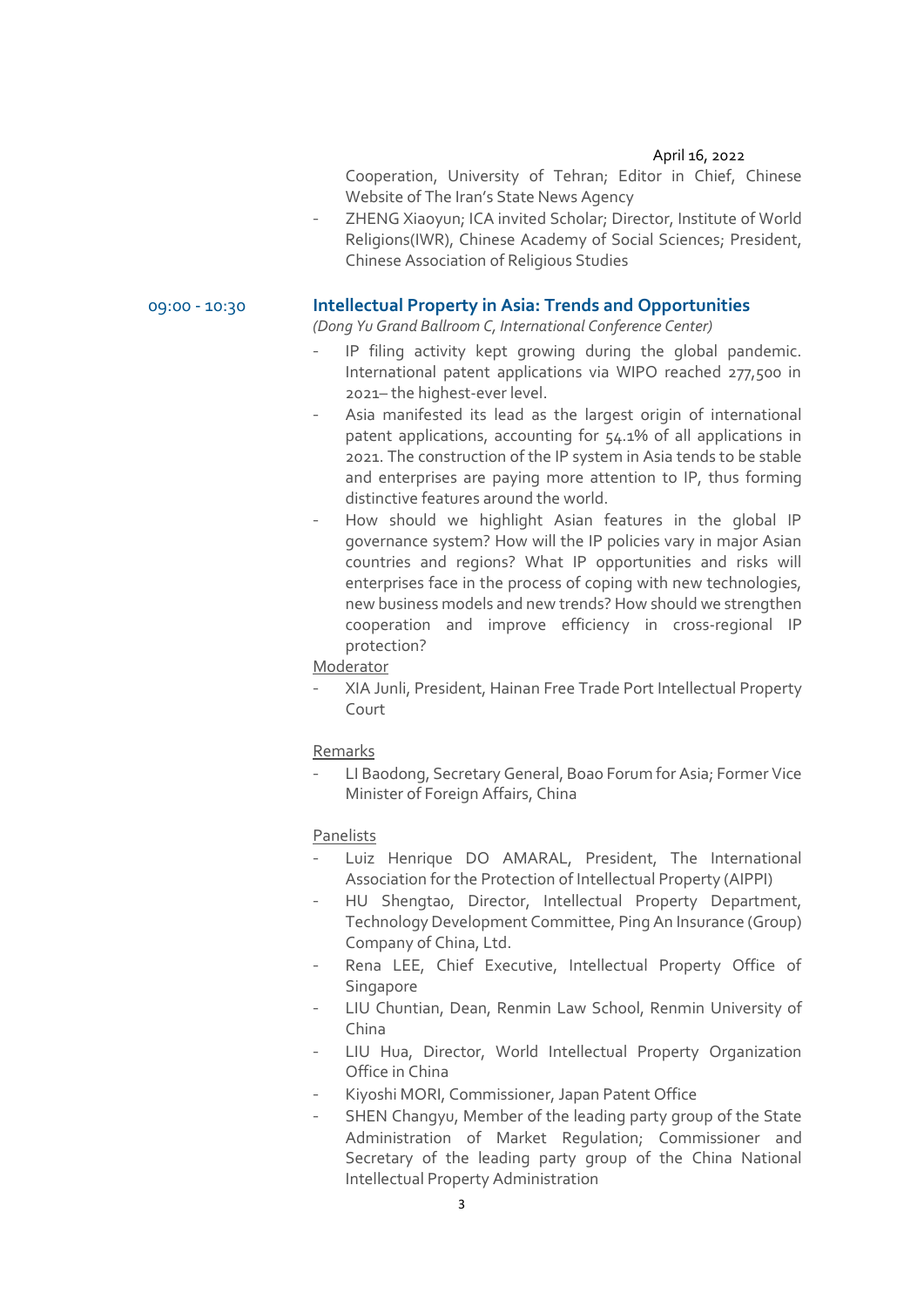- TU Guangshao, Adjunct Professor, Shanghai Jiao Tong University; Executive Director, Shanghai Advanced Institute of Finance, SJTU
- Tonny XIE, Director, Bluetech Clean Air Alliance
- YU Xiang, Director, Sino-European Institute for Intellectual Property, Huazhong University of Science and Technology
- ZHANG Jianchun, Vice Minister, Publicity Department of the CPC Central Committee; Head, National Copyright Administration of China

# 10:30 - 11:30 **BFA Annual Conference 2022 Press Conference and Launch of Annual Reports**

*(Seagull Hall, BFA Press Center)*

# 10:45 - 12:00 **A New Stage of Asia-Pacific Regional Cooperation**

*(Dong Yu Grand Ballroom A, International Conference Center)*

- Regional cooperation in East Asia and Asia-Pacific is still accelerating against the backdrop of the pandemic. China-ASEAN (10+1), ASEAN-China, Japan and Korea(10+3), and APEC have played an essential role in promoting practical cooperation among regional countries over the years and face opportunities for further development.
- Regional Comprehensive Economic Partnership (RCEP) entered into force on January 1, 2022. What role will RCEP play in promoting regional cooperation in the Asia-Pacific? How can regional countries make good use of the opportunities brought by RCEP?
- China formally applied to join the Comprehensive and Progressive Agreement for Trans-Pacific Partnership (CPTPP), showing its determination on further opening-up. Experts suggested exploring pilot practices of CPTPP rules in some of China's free trade zones. What are the prospects for the development of CPTPP and the "Indo-Pacific Economic Framework" newly initiated by the United States? Where is the Asia-Pacific regional cooperation heading for?
- How to further strengthen the multilateralization of the Chiang Mai Initiative, promote monetary cooperation among Asian countries, and enhance financial infrastructure connectivity in Asia?

# Moderator

GU Xueming, Member of the National Committee of CPPCC; Secretary of Party Committee, President of Chinese Academy of International Trade and Economic Cooperation, Ministry of Commerce, P. R. China

# Panelists

- Shamshad AKHTAR, Member, BFA Council of Advisors; Former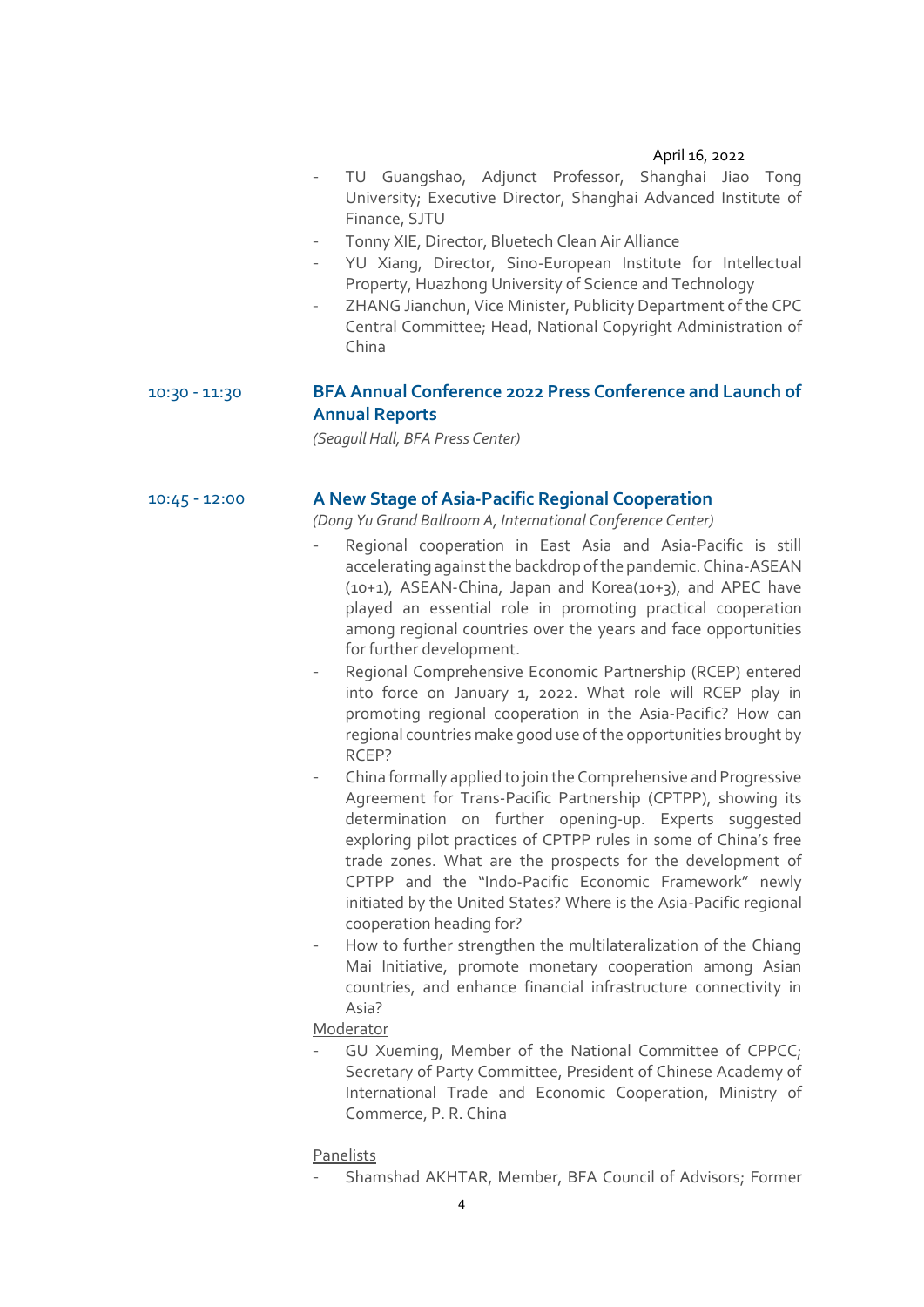| Under Secretary-General, United Nations Economic and Social |  |
|-------------------------------------------------------------|--|
| Commission of the Asia and Pacific (UNESCAP)                |  |

- CAI Yunge, Vice Mayor, Chongqing Municipal People's Government
- Victor FUNG, Member, BFA Council of Advisors; Group Chairman, the Fung Group
- Kishore MAHBUBANI, Distinguished Fellow, Asia Research Institute, National University of Singapore
- SHEN Danyang, BFA Board Member; Executive Vice Governor, Hainan Province
- Jenny SHIPLEY, BFA Board Member; Former Prime Minister, New Zealand
- WONG Kan Seng, BFA Board Member; Former Deputy Prime Minister, Singapore; Chairman, CLA Real Estate Holdings

12:00 - 13:30 **Buffet Lunch** *(Le Mistral Restaurant, Asiana Restaurant, Level 1, BFA Hotel)*

# 13:30 - 15:00 **BFA Council of Advisors Meeting**

*(Hesheng Ballroom, Level 1, Dongyu Island Hotel) (Invitation Only)*

# 13:45 - 15:00 **Building Supply and Demand of Green Hydrogen Energy**

*(Dong Yu Grand Ballroom B, International Conference Center)*

- Green hydrogen and green ammonia
- Global energy supply chains/distribution
- International collaboration & climate policy
- Renewables: development, construction, manufacturing and operation

# Moderator

TIAN Wei, Host, World Insight with Tian Wei, CGTN

# Panelists

- DENG Jianling, President, China Huaneng Group Co., Ltd.
- Andrew FORREST, Corporate Member, BFA Board of Directors; Chairman, Fortescue Metals Group
- Martina MERZ, CEO, ThyssenKrupp Group
- WANG Naixiang, Chairman of China Beijing Green Exchange (CBGEX)
- WANG Xiangxi, Chairman, China Energy Investment Corporation Limited
- ZHANG Lei, CEO, Vision Group

# 14:00 - 15:15 **Promote Energy Integration & Build Green World**

*(Dong Yu Grand Ballroom D, International Conference Center)*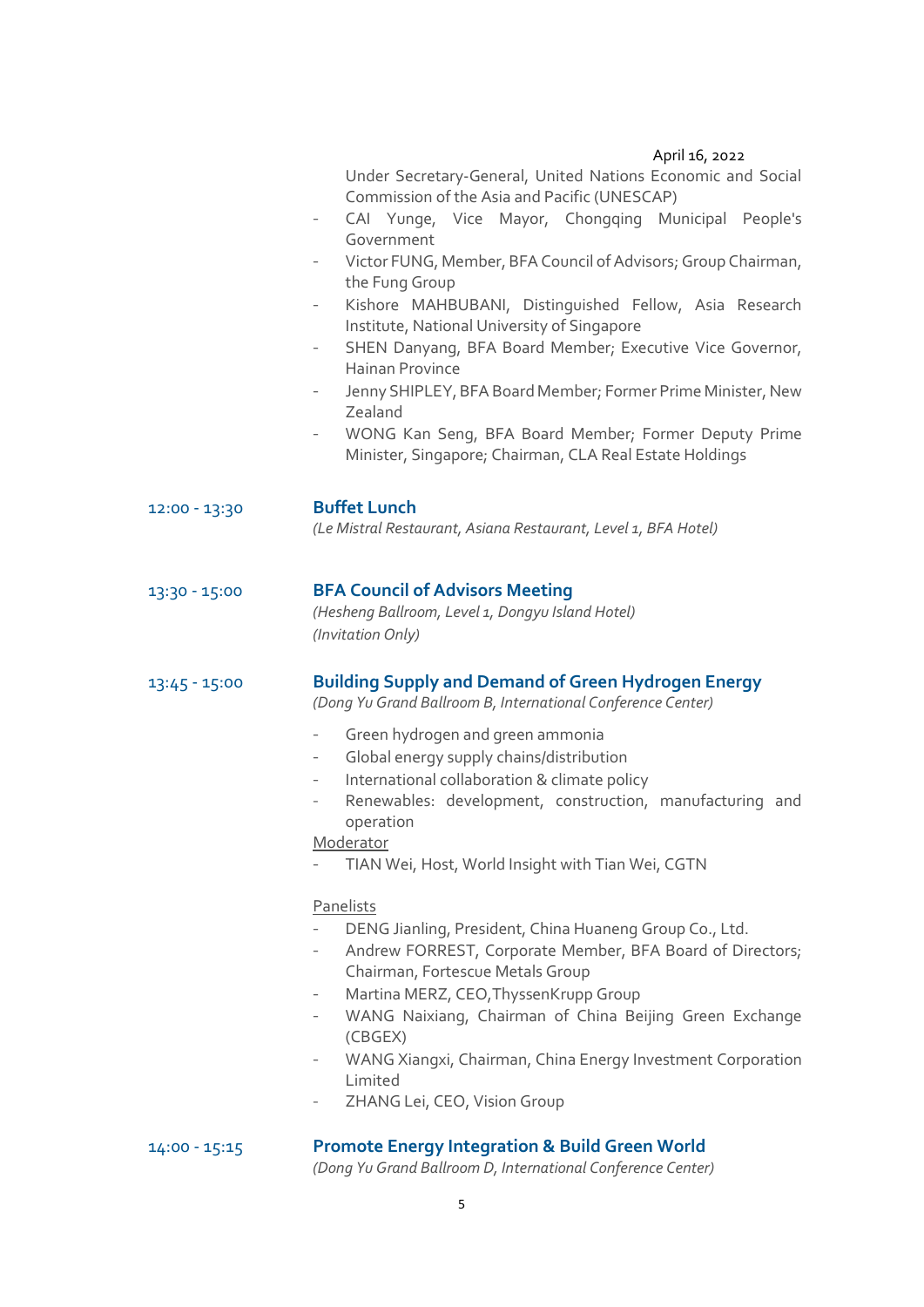To address the challenge of global climate change, more than 130 countries and regions have set carbon neutrality goals; making green, low-carbon and sustainable development an international consensus. Carbon neutrality is a systemic economic and social transformation, during which green and low-carbon energy development serves as the key path. To achieve green and lowcarbon energy development, we need to actively promote the synergy and complementarity of various energy sources, accelerate the integrated development of energy with construction, transportation, industry, etc. and develop new & innovative forms of energy digitization. Carrying out international cooperation on integrated energy development is the route we must take to jointly build a green world. So, what is the connotation of energy integration? Where are the main areas of integration? What are the challenges? What new businesses will emerge? How to seize the opportunities for enterprises?

# Moderator

JIN Qiang, CCTV Business Chanel Anchor

# Panelists

- Ali Obaid AL DHAHERI, Ambassador of the United Arab Emirates to China
- HU Jianhua, President of China Merchants Group
- LI Baodong, Secretary General, Boao Forum for Asia; Former Vice Minister of Foreign Affairs, China
- LIU Jizhen, Academician of Chinese Academy of Engineering, Director of State Key Laboratory of Alternate Electrical Power System with Renewable Energy Sources
- PANG Xiaogang, Executive Vice President, State Grid Corporation of China
- Joel RUET, President of The Bridge Tank
- SONG Hailiang, Chairman of China Energy Engineering Group Co., Ltd.
- XIANG Haiping, Chief Engineer of National Energy Administration

# 14:30 - 15:45 **Private Entrepreneurs Dialogue**

*(Dong Yu Grand Ballroom C, International Conference Center) (Invitation Only)*

15:30 - 17:00 **BFA Board of Directors Meeting**

*(Hesheng Ballroom, Level 1, Dongyu Island Hotel) (Invitation Only)*

# 16:00 - 17:15 **Narrowing the Vaccine Gap** *(Dong Yu Grand Ballroom B, International Conference Center)*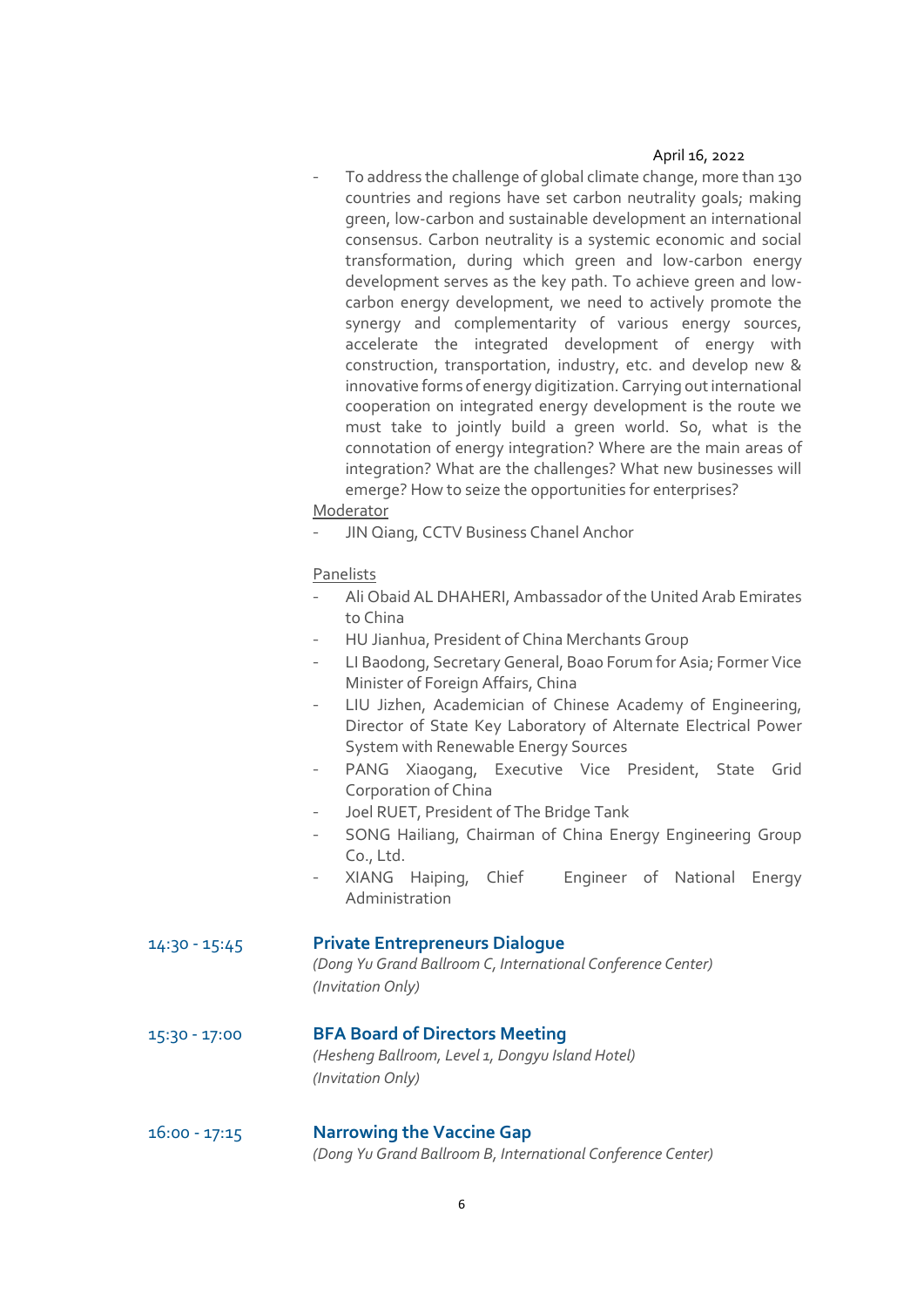- Timely and fair distribution of vaccines to all countries is urgently needed for effective pandemic control. However, there still exists a notable gap between the vaccination rates in high and lowincome countries.
- "Vaccine gap" will further broaden the disparity between different economies. If unbalanced vaccination continues, the global economy will face severe loss, and developing economies will pay the most price.
- Can we take effective measures in the various aspects of vaccine development, from research, production, distribution, to intellectual property waiver, to promote vaccine accessibility in developing countries? How to deepen international cooperation to make vaccine a global public good?

Moderator

George F. GAO, Academician, Chinese Academy of Sciences; Director, Chinese Center for Disease Control and Prevention

# Panelists

- James Gordon BROWN, Former Prime Minister, the United Kingdom of Great Britain and Northern Ireland; Global Health Fundraising Envoy of World Health Organization
- Ted CHAIBAN, Global Lead Coordinator for the COVID-19 Vaccine Delivery Partnership
- Jagan CHAPAGAIN, Secretary-General, International Federation of Red Cross and Red Crescent Societies
- Margaret CHAN Fung Fu-chun, Member, BFA Council of Advisors; The Director-General Emeritus, WHO; President, Global Health Forum of Boao Forum for Asia
- DENG Boqing, Vice Chairman, China International Development Cooperation Agency
- Gargee GHOSH, President, Global Policy & Advocacy, Bill & Melinda Gates Foundation
- Leif JOHANSSON, Member, BFA Council of Advisors; Chairman, Board of Directors of Astra Zeneca PLC
- WANG Chen, Deputy President, Chinese Academy of Engineering; Academician

# 16:00 - 17:15 **Building ESG Story for Sustainable Growth**

*(Dong Yu Grand Ballroom D, International Conference Center)*

Today, sustainability and ESG have become more important than ever and climate change is one of the pressing global issues regarding ESG. Under these circumstances, global financial market is emphasizing ESG and challenging companies to execute ESG risk management and carbon reduction for sustainable value creation. Hence, to companies, 'Building ESG Story' and 'ESG measurement' became essential to respond global financial requirement.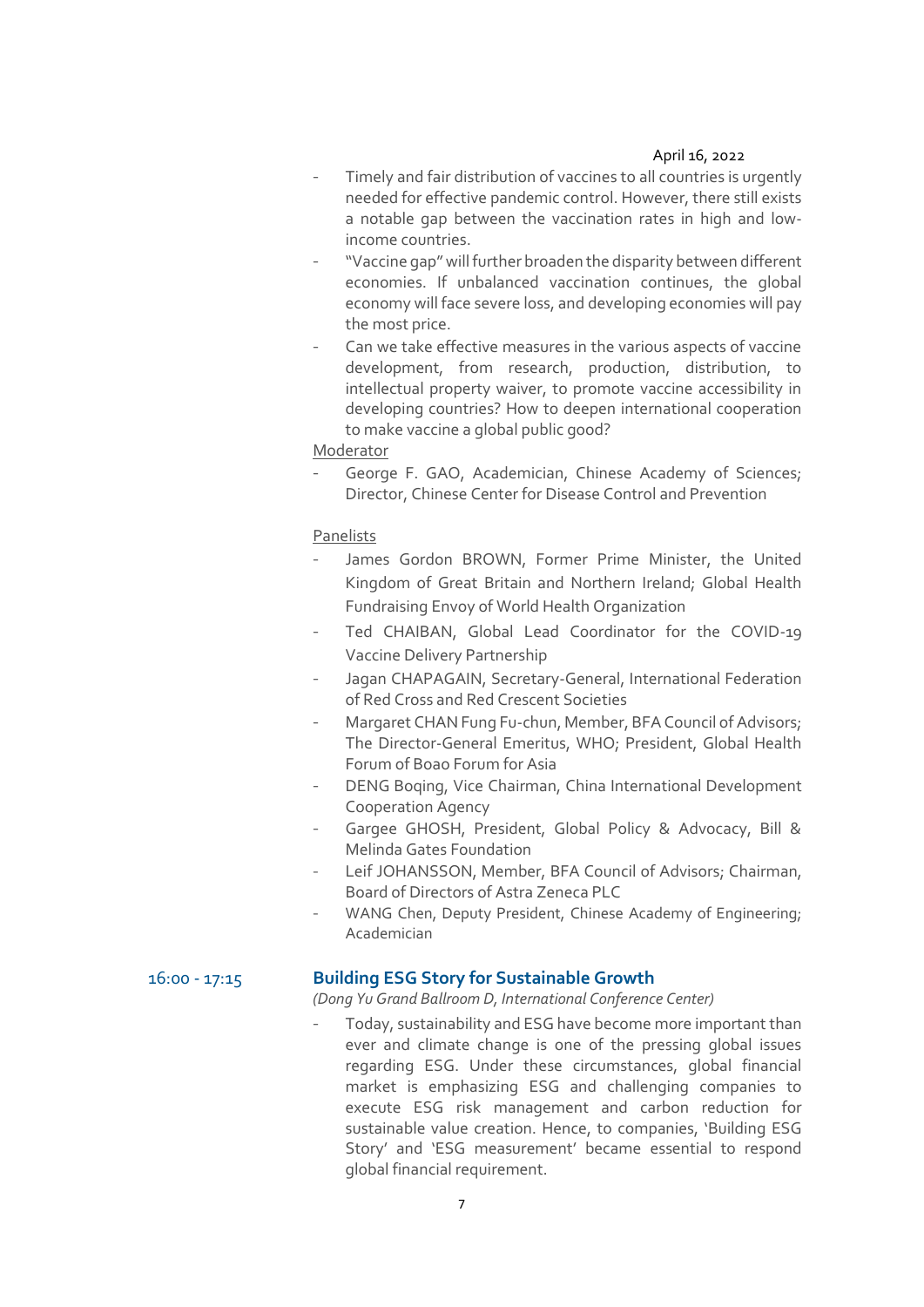What is the latest trend of Global financial market and how can a company measure their ESG performances to respond to this market change? What are the latest 'Global ESG Measurement Initiatives' global leading companies voluntarily attending? How companies can connect ESG measurement when connecting its strategy and value creation?

Moderator

Gloria AI, News anchor, iAsk founder

# Panelists

- CHEY Tae Won, Member, BFA Council of Advisors; Chairman and CEO, SK Group
- CHOI Joon, Executive Vice President, SK Hynix
- FANG Xinghai, Vice Chairman of the China Securities Regulatory Commission
- Christian HELLER, CEO of Value Balancing Alliance (VBA)
- LI Baodong, Secretary General, Boao Forum for Asia; Former Vice Minister of Foreign Affairs, China
- SONG Hailiang, Chairman of China Energy Engineering Group Co., Ltd.
- Wang Naixiang, Chairman of China Beijing Green Exchange (CBGEX)
- WON Shinbo, Head of Asia ex Japan, Blackrock
- Jack XU, Founder and CEO, Soterea Group
- YI Xuedong, Director General, Research Center, The State-owned Assets Supervision and Administration Commission of the State Council (SASAC)

# 17:15 - 18:30 **Inclusive Development – Efficiency and Equity**

*(Dong Yu Grand Ballroom A, International Conference Center)*

- China put forward a remarkable goal of realizing "common prosperity" as it enters a new development stage. For a developing country with a vast population, achieving such a goal requires every aspect of society and has significant global implications.
- Is there a way to reasonably adjust income distribution, putting equal weight on both efficiency and equity? What is the best practice worldwide?
- How to improve global cooperation to narrow the gap and achieve inclusive development that benefits the less developed and economically disadvantaged countries?
- How to sum up the poverty alleviation measures that take effect and replicate them in more countries?

# Moderator

- Serena Xue DONG, CGTN Reporter, Bilingual Host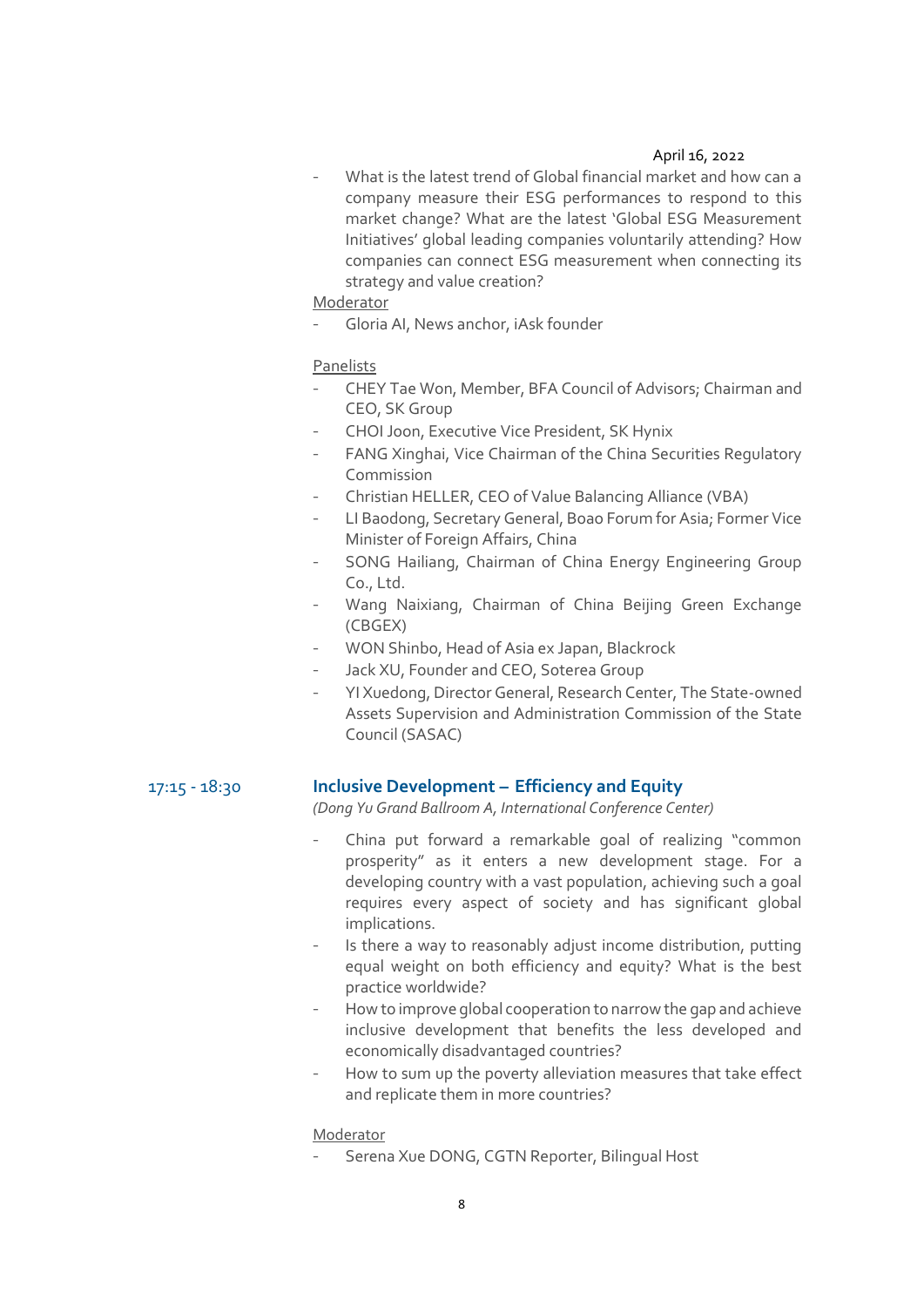|                 | APUL 10, 2022                                                                                                                                                                                                                                                                                                                                                                                                                                                                                                                                                                                                                                                                                                                                                                                                                                                                                                                                                                                                                                                                                                                                                                                                                                                                                |
|-----------------|----------------------------------------------------------------------------------------------------------------------------------------------------------------------------------------------------------------------------------------------------------------------------------------------------------------------------------------------------------------------------------------------------------------------------------------------------------------------------------------------------------------------------------------------------------------------------------------------------------------------------------------------------------------------------------------------------------------------------------------------------------------------------------------------------------------------------------------------------------------------------------------------------------------------------------------------------------------------------------------------------------------------------------------------------------------------------------------------------------------------------------------------------------------------------------------------------------------------------------------------------------------------------------------------|
|                 | Panelists<br>Ian GOLDIN, Professor of Globalisation and Development at the<br>University of Oxford; Former Vice President of the World Bank<br>and Former Policy Advisor to President Nelson Mandela<br>LIU Shijin, Deputy Director, the Economic Committee of the National<br>$\qquad \qquad -$<br>Committee of CPPCC<br>LIU Shangxi, President, Chinese Academy of Fiscal Sciences<br>$\overline{\phantom{a}}$<br>PENG Sen, President, China Society of Economic Reform; Former<br>$\overline{\phantom{a}}$<br>Vice-chairman, National Development and Reform Commission<br>Jeffrey D. SACHS, sDirector of the Center for Sustainable<br>$\overline{\phantom{a}}$<br>Development at Columbia University; Author of The End of<br>Poverty (2005) and Common Wealth: Economics for a Crowded<br>Planet (2008)                                                                                                                                                                                                                                                                                                                                                                                                                                                                                |
| $17:15 - 18:15$ | <b>BFA General Meeting of Members</b><br>(Yiyong & Changyan Ballroom, Level 1, Dongyu Island Hotel)<br>(Invitation Only)                                                                                                                                                                                                                                                                                                                                                                                                                                                                                                                                                                                                                                                                                                                                                                                                                                                                                                                                                                                                                                                                                                                                                                     |
| $18:00 - 20:00$ | <b>Buffet Dinner</b><br>(Le Mistral Restaurant, Asiana Restaurant, Level 1, BFA Hotel)                                                                                                                                                                                                                                                                                                                                                                                                                                                                                                                                                                                                                                                                                                                                                                                                                                                                                                                                                                                                                                                                                                                                                                                                       |
| 20:00 - 21:30   | <b>China - US Entrepreneurs Dialogue</b><br>(Hesheng Ballroom, Level 1, Dongyu Island Hotel)<br>(Invitation Only)                                                                                                                                                                                                                                                                                                                                                                                                                                                                                                                                                                                                                                                                                                                                                                                                                                                                                                                                                                                                                                                                                                                                                                            |
| $20:15 - 21:30$ | <b>Towards Carbon Neutrality: Governments in Action</b><br>(Dong Yu Grand Ballroom A, International Conference Center)<br>Can carbon-neutral efforts carried out by the international<br>community be adequate and timely enough to avert global<br>temperature rise? It takes short-term pains to carry out the<br>reconstruction of industries and energy supplies for carbon<br>neutrality. How to strike a balance between carbon reduction and<br>socioeconomic development?<br>How to implement the G20 Sustainable Finance Roadmap? How<br>$\overline{\phantom{m}}$<br>can developing countries develop "transition finance" and<br>promote the transformation of high-carbon industries to low-<br>carbon ones?<br>COP26 in Nov 2021 has reached essential consensuses on critical<br>$\qquad \qquad -$<br>actions to address climate change, including the fundamental<br>norms related to carbon markets. To date, more than 20 carbon<br>emission trading systems (ETS) have been established globally.<br>How do the ETSs produce the 'proper' price signal? How to reduce<br>carbon emission more efficiently via global carbon markets?<br>In which way should the developed countries help developing<br>-<br>countries with carbon reduction? How to resolve the disputes on |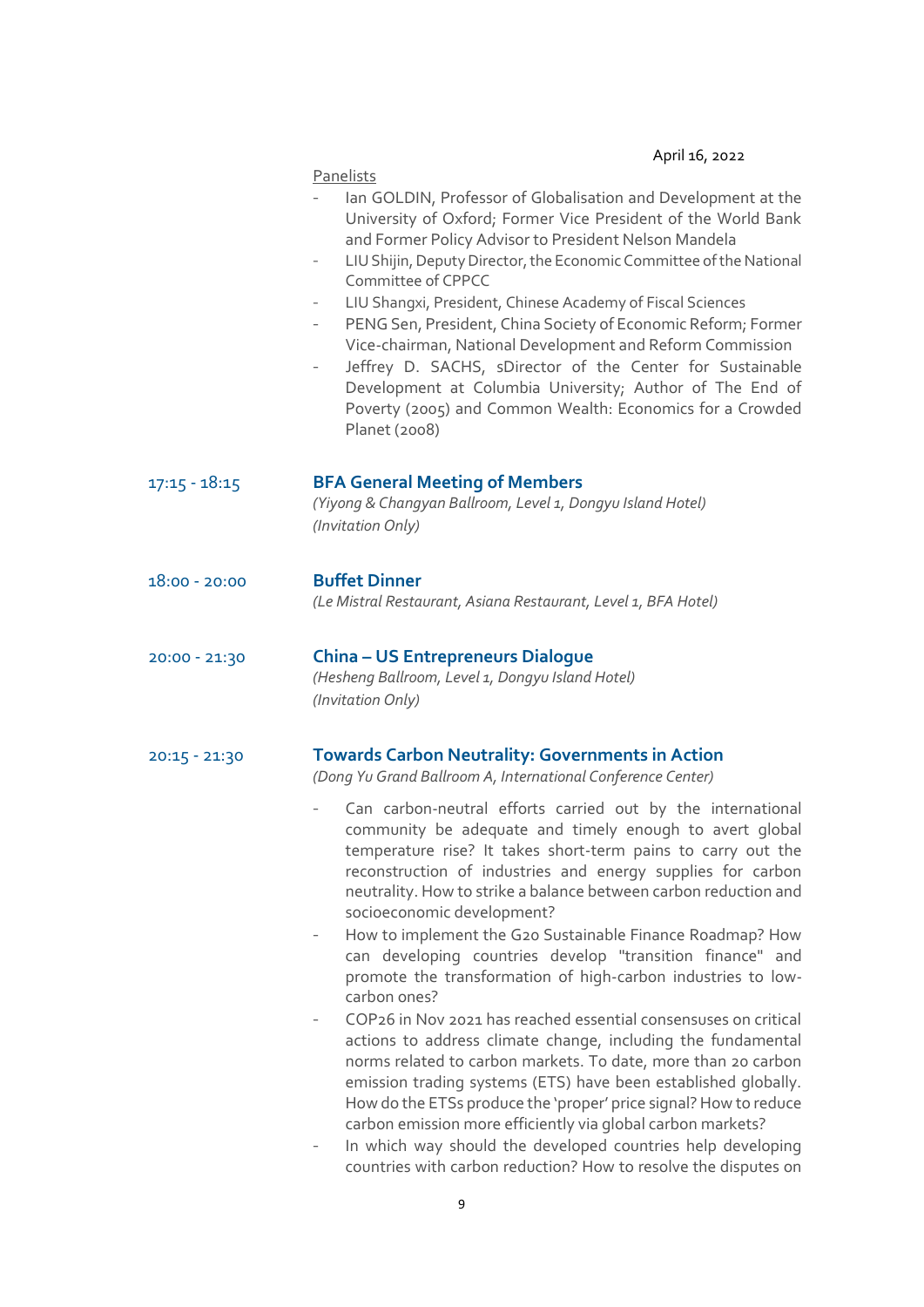the Carbon Border Adjustment Mechanism (CBAM)? Moderator

MA Jun, Chairman of Green Finance Committee of China Society for Finance and Banking; President of IFS

### Keynote

BAN Ki-moon, Chairman of the Board, Boao Forum for Asia; the 8th Secretary- General, the United Nations

#### Panelists

- LI Bo, Deputy Managing Director, International Monetary Fund
- Janos PASZTOR, Executive Director, Carnegie Climate Governance Initiative
- William RUSSELL, the 692<sup>nd</sup> Lord Mayor, City of London; Cochair, UK-China Green Finance Taskforce
- ZHOU Xiaochuan, Vice Chairman of the Boao Forum for Asia and China's Chief Representative to the Boao Forum; President of China Society for Finance and Banking

# 20:15 - 21:30 **Dialogue with Thinkers: Injecting Impetus into Global Economic Recovery**

*(Dong Yu Grand Ballroom D, International Conference Center)*

- After an initial deep recession from the Covid-19 pandemic, the global economy has kept recovering. But such recovery remains uneven and unstable. The evolution of Ukraine crisis has added new uncertainties to the global economy. What are the prospects for global economic growth in 2022?
- The degree of economic recovery in different countries is closely related to their vaccination progress and pandemic development. In the new pandemic situation, how to better manage pandemic control and economic recovery?
- Green recovery post-pandemic opens a new way of economic recovery, and the digital economy also faces new development opportunities. How to inject new impetus into the global economic recovery through structural adjustment and technological innovation?

Moderator

- XU Qinduo, Host, Dialogue, CGTN

- Hans-Paul BÜRKNER, Chairman, Boston Consulting Group
- Mathias CORMANN, Secretary General, Organisation for Economic Co-operation and Development (OECD)
- HENG Swee Keat, Deputy Prime Minister and Coordinating Minister for Economic Policies of the Republic of Singapore
- LIU Zhenmin, Under-Secretary-General for Economic and Social Affairs, United Nations (UN)
- Adam POSEN, President, Peterson Institute for International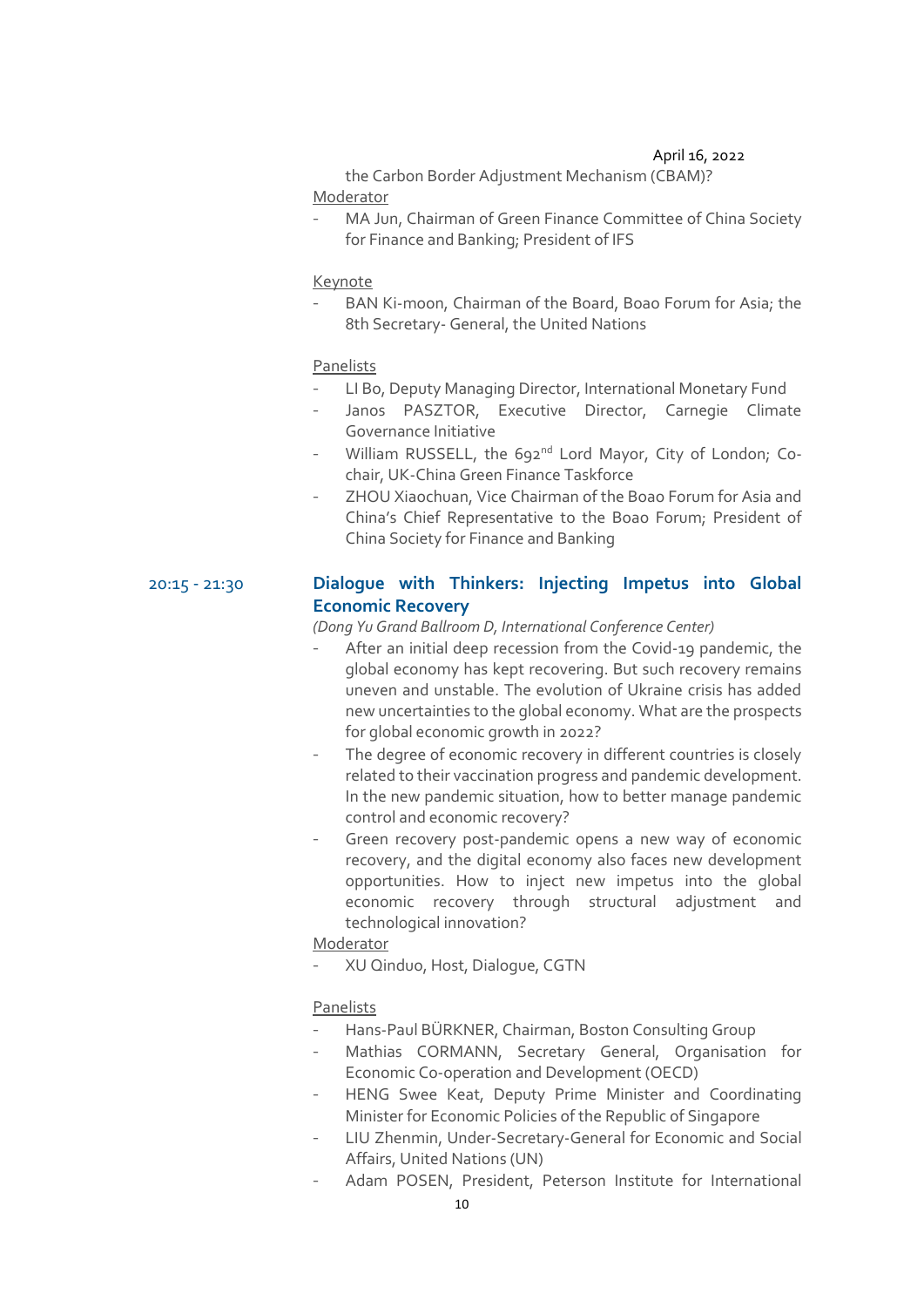Economics (PIIE)

- Romano PRODI, BFA Board Member; Former President, the European Commission; Former Prime Minister, Italy
- Jean-Pierre RAFFARIN, Member, BFA Council of Advisors; Former Prime Minister, France
- Marcos TROYJO, President, New Development Bank (NDB)

- ZHANG Yuyan, Director, Institute of World Economics and Politics (IWEP), Chinese Academy of Social Sciences

# Thursday, April 21

| 09:30 - 11:00 | <b>Opening Plenary</b><br>(BFA Main Hall, Level 2, International Conference Center)                                                                                                                                                                                                                                                                                                                                                                                                                                                                                                                                                                                                                                                                                                                                                                                                                                                                                                                                                                                                                                                                                                                                                                                                                                                                                                                                                                                                 |
|---------------|-------------------------------------------------------------------------------------------------------------------------------------------------------------------------------------------------------------------------------------------------------------------------------------------------------------------------------------------------------------------------------------------------------------------------------------------------------------------------------------------------------------------------------------------------------------------------------------------------------------------------------------------------------------------------------------------------------------------------------------------------------------------------------------------------------------------------------------------------------------------------------------------------------------------------------------------------------------------------------------------------------------------------------------------------------------------------------------------------------------------------------------------------------------------------------------------------------------------------------------------------------------------------------------------------------------------------------------------------------------------------------------------------------------------------------------------------------------------------------------|
| 12:00 - 13:30 | <b>Buffet Lunch</b><br>(Le Mistral Restaurant, Asiana Restaurant, Level 1, BFA Hotel)                                                                                                                                                                                                                                                                                                                                                                                                                                                                                                                                                                                                                                                                                                                                                                                                                                                                                                                                                                                                                                                                                                                                                                                                                                                                                                                                                                                               |
| 13:30 - 14:45 | New Vision and New Path for Sustainable Development in the<br><b>South China Sea</b><br>(Dong Yu Grand Ballroom B, International Conference Center)<br>The South China Sea is a repository of natural resources and the<br>common homeland for China and neighboring countries. In recent<br>years, the over-exploitation of fishery resources, the degradation<br>of biodiversity, and the pollution of the ecological environment<br>have brought enormous pressure to the sustainable development<br>of the sea. It is hence urgent to conduct effective regional marine<br>environmental governance and cooperation. However, the<br>uncertainty caused by factors such as maritime disputes and<br>geopolitical conflicts cannot be ignored. This year marks the 20th<br>anniversary of the signing of the "Declaration on the Conduct of<br>Parties in the South China Sea (DOC)". China and relevant ASEAN<br>countries are expected to move towards each other and work<br>together to accelerate the implementation of maritime pragmatic<br>cooperation under the framework of the DOC, and to reach an<br>effective and substantive "Code of Conduct in the South China<br>Sea (COC)" as soon as possible. These efforts shall lead to building<br>the South China Sea into a sea of peace, cooperation and<br>greenness.<br>Moderator<br>WANG Sheng, President, NISCSS, China<br>Panelists<br>OH Ei Sun, Senior Fellow, Singapore Institute of International<br>Affairs |

- TAN Qingsheng, Representative for Boundary and Ocean Affairs, Ministry of Foreign Affairs, China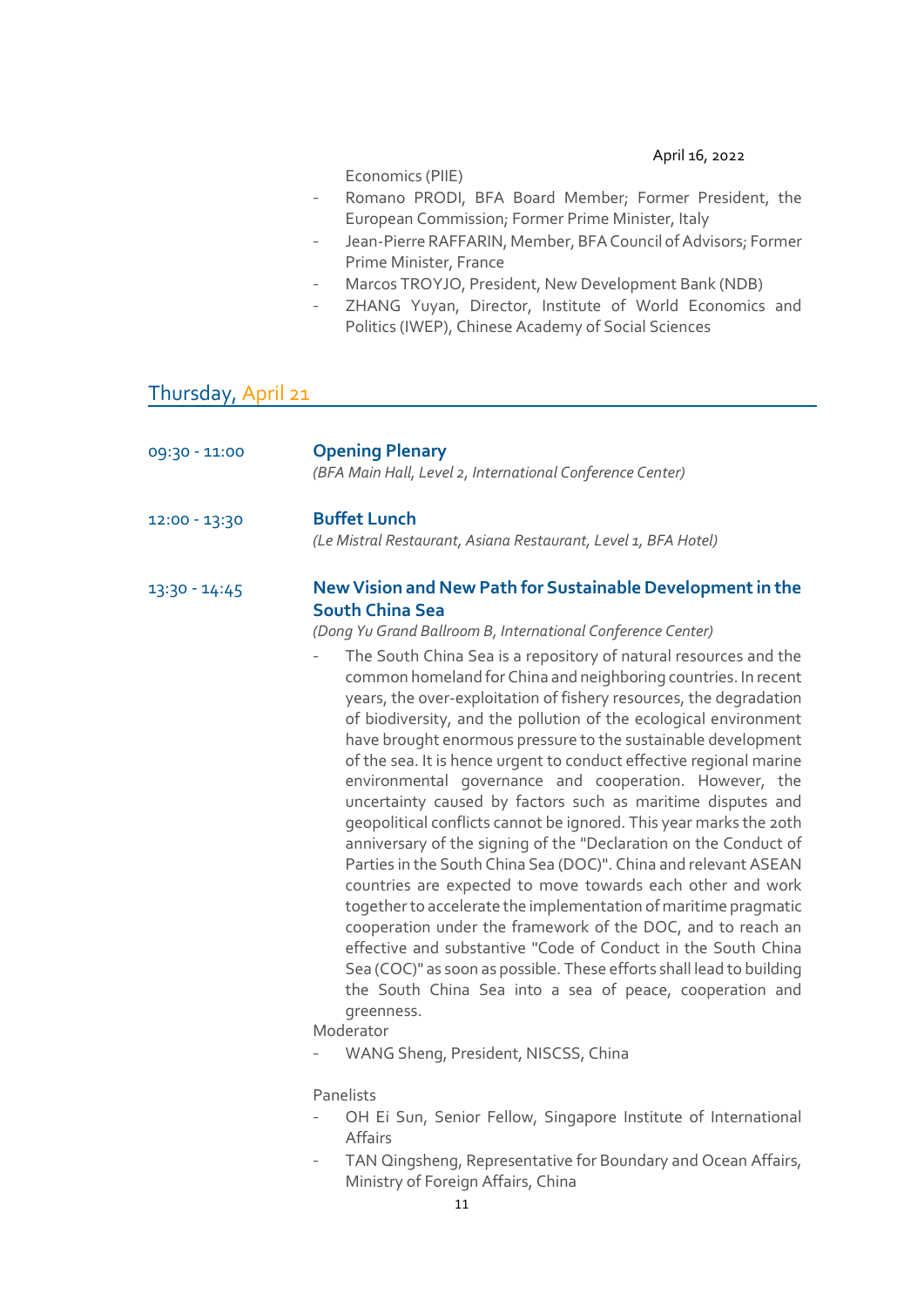- Jusuf WANANDI, Senior Fellow & Co-founder, Center for Strategic and International Studies, Indonesia; Vice Chairman of the Board, China-Southeast Asia Research Center on the South China Sea
- WU Shicun, Founding President, National Institute for South China Sea Studies; Chairman of the Board, China-Southeast Asia Research Center on the South China Sea
- ZHENG Yongnian, Presidential Chair Professor, Director of the Institute for International Affairs, Qianhai, the Chinese University of Hong Kong, Shenzhen

# 13:30 - 15:00 **Dialogue in Hainan**

*(Dong Yu Grand Ballroom D, International Conference Center)*

- What is the trend of ecological civilization development and biodiversity protection mainstreaming?
- What experience can be shared on national park building and ecological diversity protection?
- How to achieve a win-win scenario between environmental protection and value-realizing of ecological goods.

# Moderator

- HE Yanke, News Anchor, CCTV, CMG

# Remarks

- Paulo ESTIVALLET, Brazilian Ambassador to China
- FENG Fei, Governor of Hainan Province
- LI Chunliang, Vice Minister of the National Forestry and Grassland Administration

### Panelists

- Tadeusz JĘDRZEJCZAK, Councilor of Lubuskie Voivodship, Poland
- LI Jun, Deputy Secretary of CPC Hainan Provincial Committee
- Erustus Mutembei KANGA, Wildlife Secretary, Ministry of Tourism and Wildlife, Kenya; Guest Professor, Sino-Africa Joint Research Center of Chinese Academy of Sciences
- Shahbaz KHAN, Director of the UNESCO Office in Beijing
- OUYANG Zhiyun, Director, Research Center for Ecoenvironmental Sciences, Chinese Academy of Sciences; President, Ecological Society of China
- Martin RAISER, Country Director for China, World Bank
- ZHANG Xinsheng, Former President and the Chairman of the Council, IUCN; Former President, Executive Board, UNESCO (173th-177th)

### 13:30 - 15:00 **Youth Roundtable**

*(Hesheng Ballroom, Level 1, Dongyu Island Hotel) (Invitation Only)*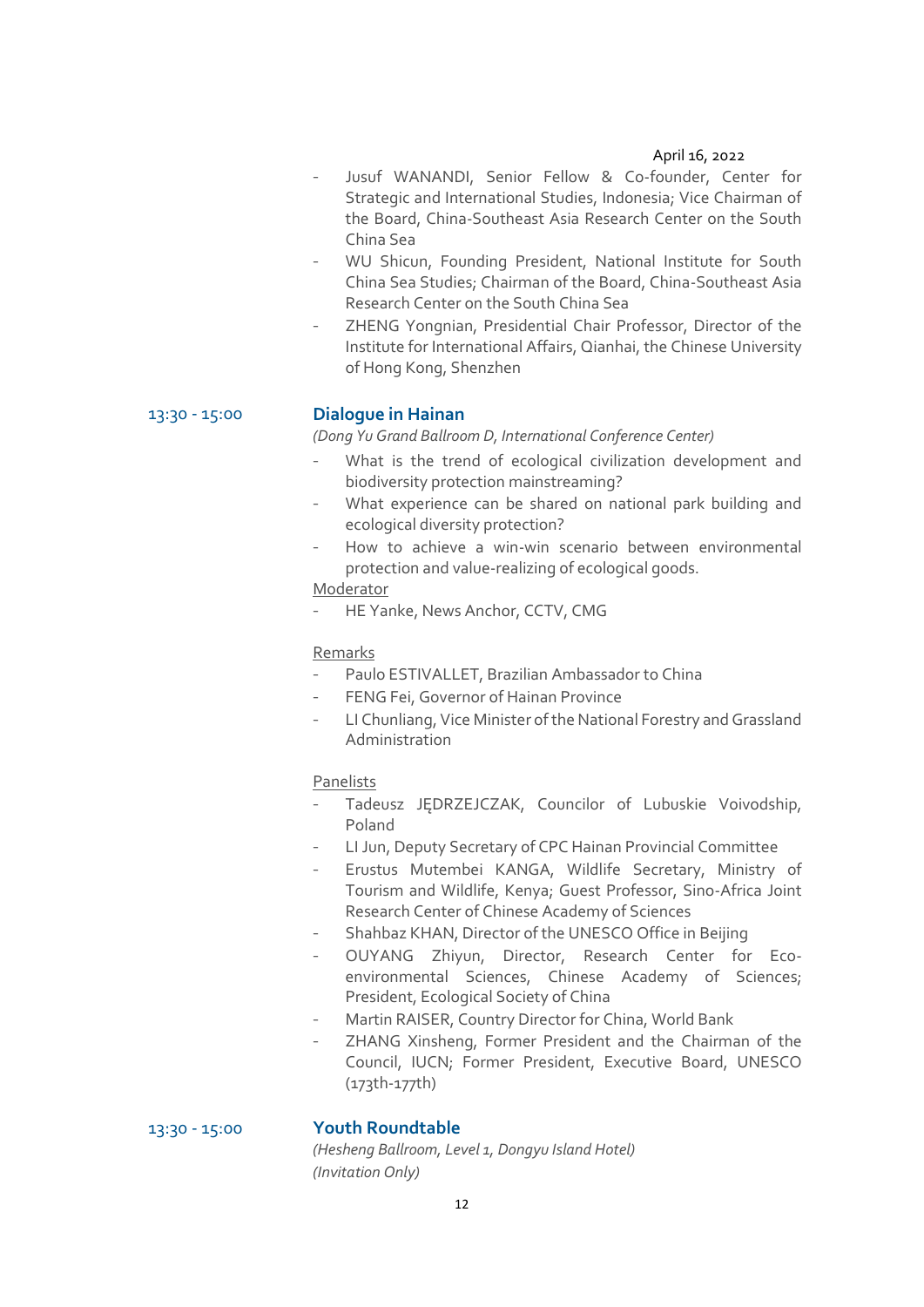# 16:30 - 18:00 **The Belt and Road: A New Practice of Cooperative Development**

*(Dong Yu Grand Ballroom A, International Conference Center)*

- The "Belt and Road" initiative has achieved tangible results in many fields such as infrastructure construction and trade cooperation, and has become a successful practice of cooperative development among the co-building countries.
- Despite the pandemic, the BRI interconnection projects continue to obtain new progress, laying a sound foundation for economic recovery in the countries concerned. However, the debt sustainability of developing countries remains pressing. How to enhance the G20"Common Framework for Debt Treatment beyond the DSSI (Common Framework)"and drive new capital into the countries along the "Belt and Road"?
- To build a "green silk road" is of particular significance for the world's green recovery post-pandemic. How to better integrate the "Belt and Road" cooperation with the transformation and upgrading of the economic structure of co-building countries, so as to create a green, low-carbon, and sustainable path to common development?

# Moderator

Gasthoori MANICKAM, News Anchor, CGTN

#### Panelists

- Armida Salsiah ALISJAHBANA, ESCAP Executive Secretary
- Shaukat AZIZ, BFA Board Member; Former Prime Minister, Pakistan
- HU Jianhua, Director and General Manager of China Merchants Group Co., Ltd
- HOU Qijun, President of CNPC
- Vincent LO Hong-sui, BFA Board Member; Chairman, Shui On Group
- Viengsavath SIPHANDON, Minister of Public Works and Transport of Lao PDR
- Danilo TURK, Member, BFA Council of Advisors; President, Slovenia (2007-2012); President, Club de Madrid
- ZHOU Xiaochuan, Vice Chairman of the Boao Forum for Asia and China's Chief Representative to the Boao Forum; President of China Society for Finance and Banking
- ZHU Jun, Chairman, Silk Road Fund Co., Ltd.

17:15 - 18:30 **Science-based Approach in Fighting against the Pandemic**

*(Dong Yu Grand Ballroom B, International Conference Center)*

With the repetitive emergence of new mutant viruses, the world has been suffering from the relapses of Covid-19. Although vaccination efforts continue and new antiviral drugs are approved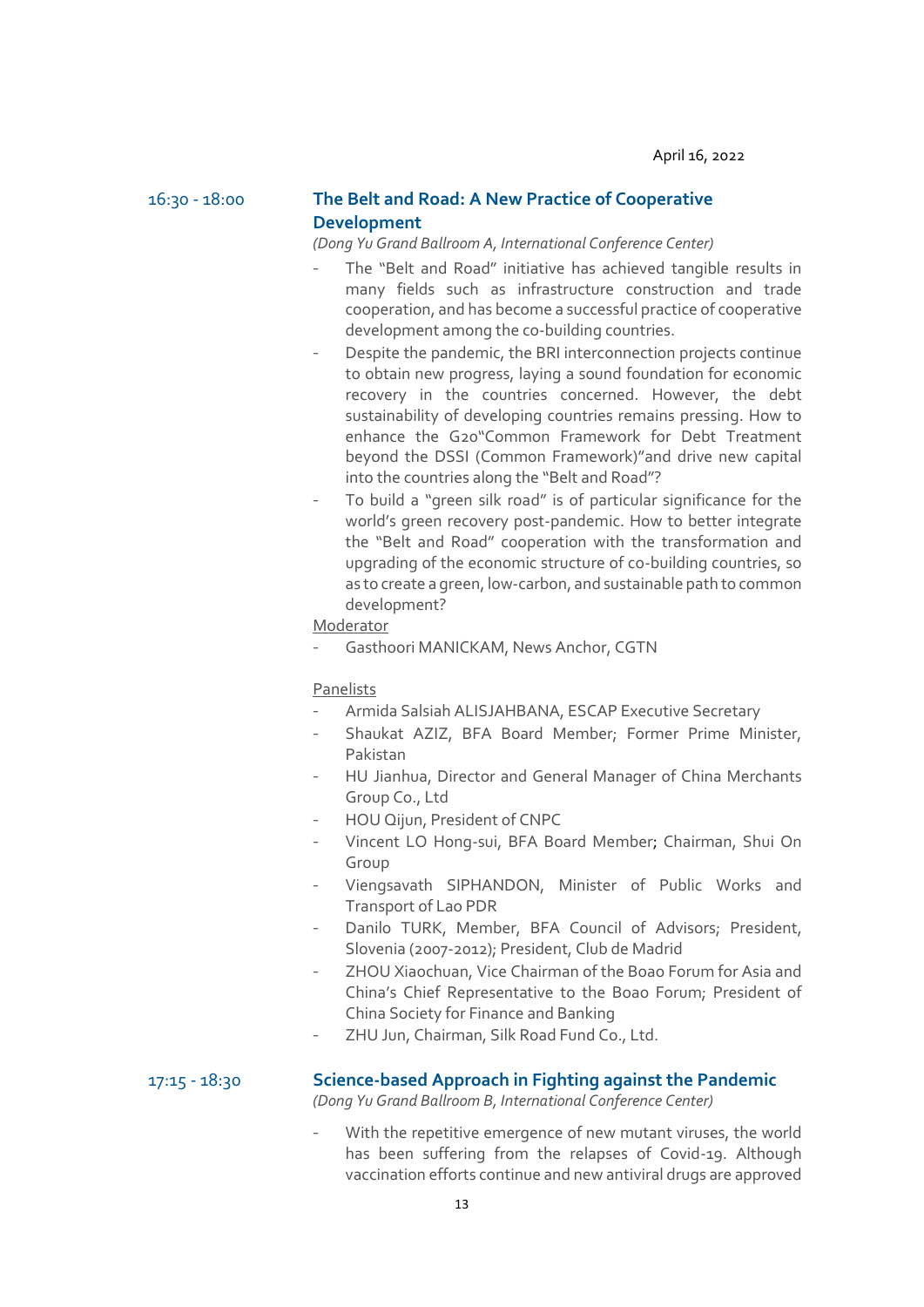for emergency use, to secure the final victory against the pandemic, it is necessary to base public health decisions on scientific evidence, strengthen international cooperation, and prevent political interference.

- For global economic recovery, how to reach a consensus on a universally recognized international travel plan that facilitates cross-border traveling? By using a "vaccine passport" or other methods?
- In terms of regular pandemic prevention and control, how to improve the disease prevention and control system and build emergency management capacities for public wellness? How can international organizations, such as the World Health Organization, play a better role in multilateral coordination to enhance global health governance?

Moderator

WANG Yu, Chairman, Chinese Foundation for Hepatitis Prevention and Control; Former Director, Chinese Center for Disease Control and Prevention

Panelists

- Rifat ATUN, Professor of Global Health Systems, Harvard University
- Henri Giscard D'ESTAING, Member, BFA Council of Advisors; President, the Club Med SAS
- Chris FEARRNE, Deputy Prime and the Minister of Health, Malta
- MAO Xinsheng, Founder, Chairman, ShuKun Technology
- ONG Ye Kung, Minister for Health of the Republic of Singapore
- Surakiart SATHIRATHAI, BFA Board Member; Former Deputy Prime Minister, Thailand
- Rajiv J. SHAH, President, The Rockefeller Foundation
- ZHANG Wenhong, Director, National Center of Infectious Diseases; Director, the Department of Infectious Diseases, Huashan Hospital, Fudan University

# 17:15 - 18:45 **Digital Economy for a Brighter Future**

*(Dong Yu Grand Ballroom D, International Conference Center)*

- The digital economy has scaled up substantially during the pandemic and become a key factor in reallocating global resources, reshaping economic structure, and restructuring international competition. How can digital economy contribute to global economic recovery in the post-pandemic era? What has it brought to the economic structure transformation?
- How to deepen the application of technologies such as AI, big data, cloud computing, and 5G, to further promote industrial digitization? What impact will the application of new technologies bring to the industry chain?
- What are the potentials of the integrative development of digital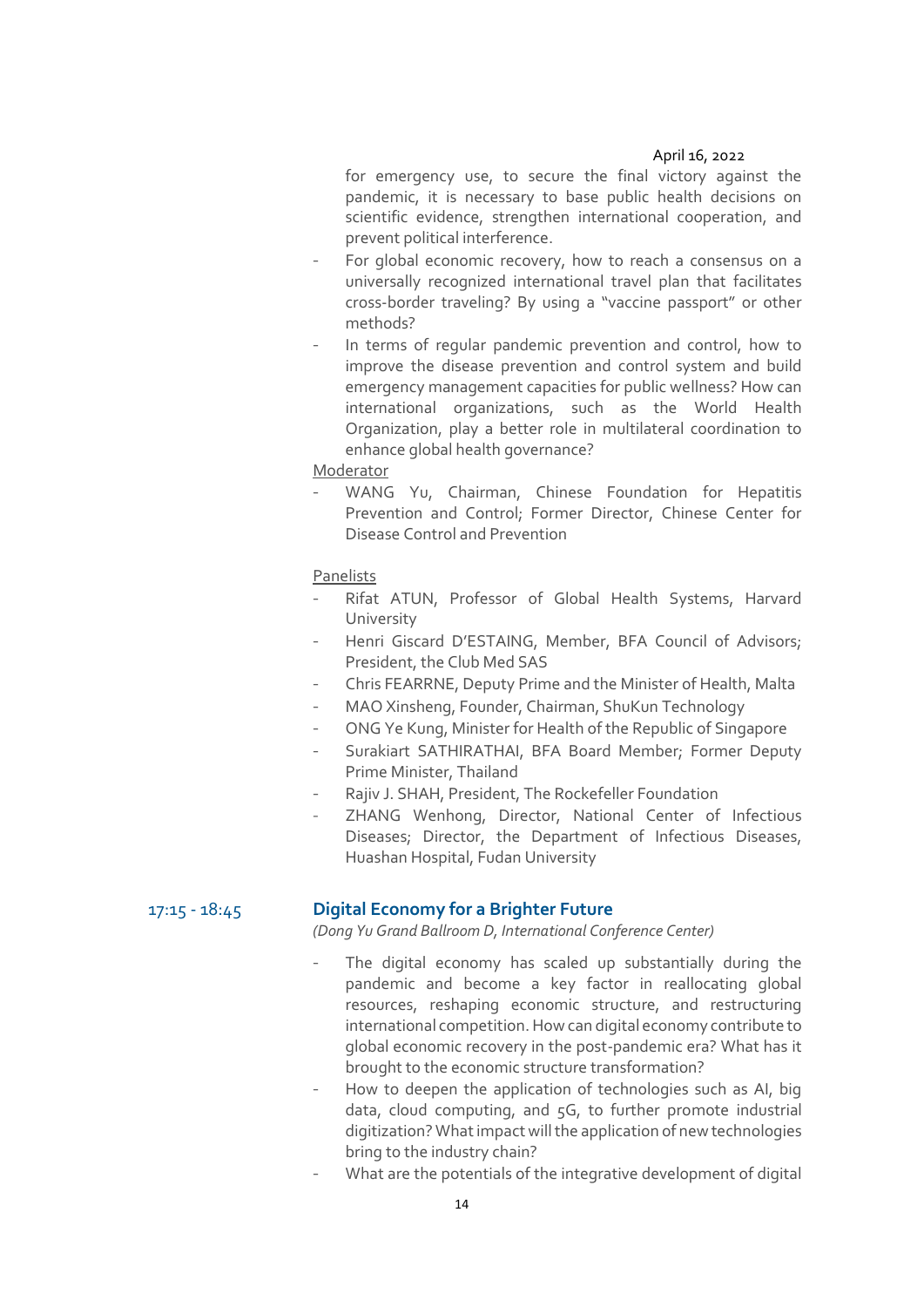economy and real economy? How to better enhance the competitiveness of digital industry?

How to improve digital security and protect user privacy while bringing convenience to the whole society?

Moderator

- ZHANG Lihui, President, Caixin Media

Panelists

- CAI Xinfa, Special Assistant to the President of Ping An Bank
- Leif JOHANSSON, Member, BFA Council of Advisors; Chairman, Board of Directors of Astra Zeneca PLC
- LI Zhengmao, Executive Director, President and COO, China Telecom Corporation Limited
- LU Jinghui, Chief Security Officer, vivo Mobile Communications Co., Ltd.
- QIAN Kun, Senior Vice President, Qualcomm
- WAN Biao, Chairman of the Board HONOR Device Co., Ltd.
- WANG Haifeng, CTO, BAIDU

# 18:00 - 20:00 **Buffet Dinner**

*(Le Mistral Restaurant, Asiana Restaurant, Level 1, BFA Hotel)*

# 20:00 - 21:30 **MNCs Roundtable**

*(Hesheng Ballroom, Level 1, Dongyu Island Hotel)*

*(Invitation Only)*

# 20:15 - 21:30 **China's Financial Market Opening-up**

*(Dong Yu Grand Ballroom B, International Conference Center)*

- In 2021, China keeps opening up its financial and capital market against the backdrop of de-globalization. Chinese stocks and bonds have been continuously added into international indexes. Wholly foreign-owned securities companies, fund management companies and joint venture financial institutions have become new members of China's capital market. Chinese institutional investors have also stepped up their overseas investment. The Beijing Stock Exchange provides more investment opportunities for various market players. "Cross Border Financial Link" further promotes connections between markets at home and abroad.
- During the 14th Five Year Plan period, how will China further open up its financial system, especially in the capital account and Fintech to better contribute to China's comprehensive openingup? As the world's second largest capital market, how can China maintain the steady development of the capital market, improve the regulatory framework and enhance global competitiveness? How to deal with the issue of "Financial Decoupling" between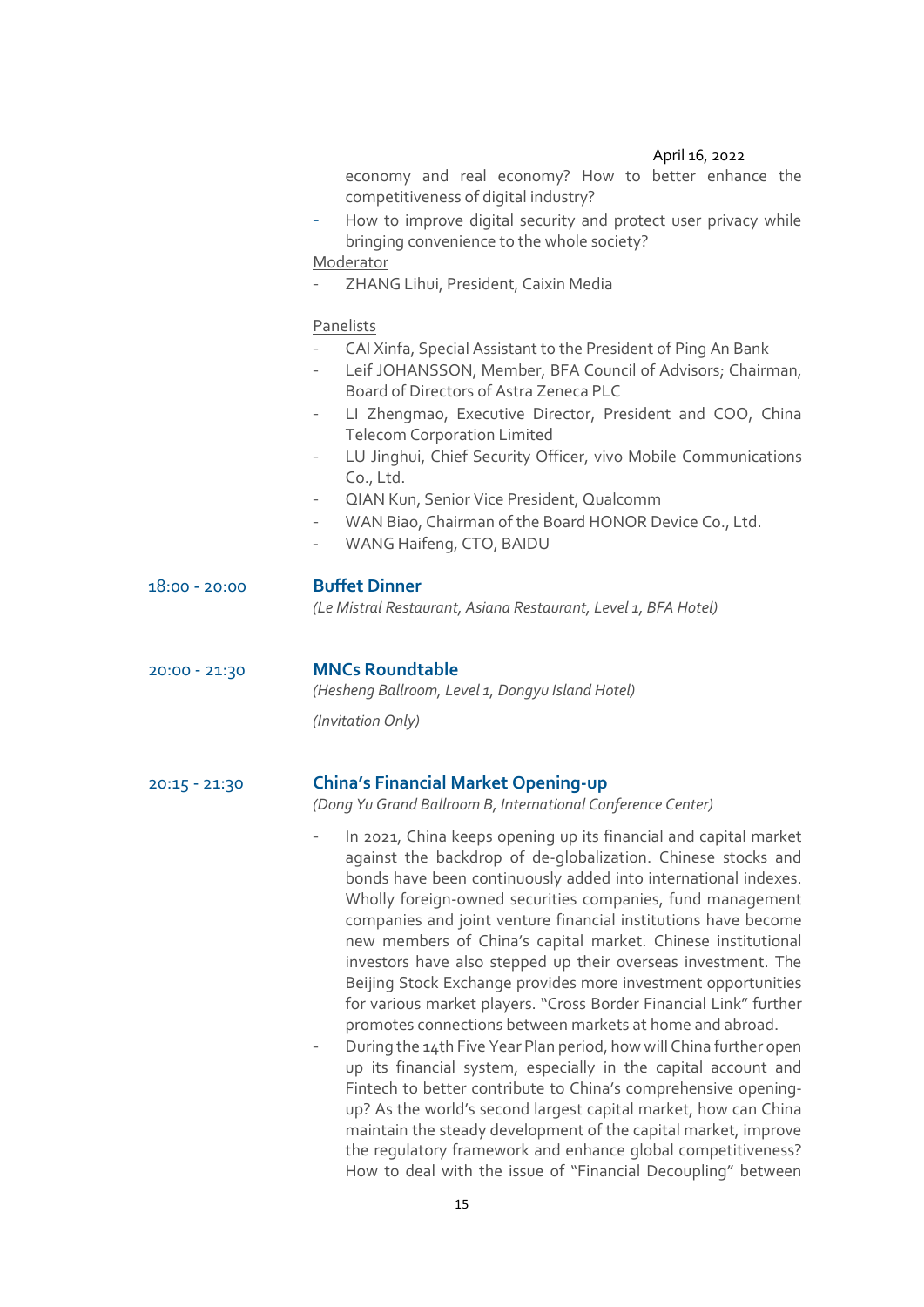China and US? What role can China's capital market play to promote the financial integration in the Asia Pacific region? Moderator

- WU Xiaoqiu, Vice Chairman, Academic Committee of Renmin University of China; Dean, China Capital Market Research Institute

Panelists

- FANG Fenglei, Founder and Chairman, Hopu Investments
- FANG Xinghai, Vice Chairman of China Securities Regulatory Commission
- LIANG Tao, Vice Chairman of China Banking and Insurance Regulatory Commission (CBIRC)
- LU Lei, Deputy Administrator of the State Administration of Foreign Exchange
- Michala MARCUSSEN, Group Chief Economist, Member of Société Générale Group Management Committee & Head of Economic and Sector Research
- Hannah QIU, Senior Vice President and China CEO, PayPal
- David SCHWIMMER, Chief Executive Officer, London Stock Exchange Group

# 20:15 - 21:30 **Digital Economy for Social Good**

*(Dong Yu Grand Ballroom D, International Conference Center)*

- Major economies, including the EU, US, and China, are strengthening their regulation on the digital economy. As an instance, China officially applied to join the Digital Economy Partnership Agreement (DEPA) late last year. There is no doubt that introducing reasonable rules to create a healthy and fair environment for the digital economy is a momentous task for all countries.
- In terms of the digital economy regulations, various governments adopt different philosophies. How to harmonize the rules worldwide to better address the issue such as data ownership and data cross-border flows to benefit the whole society?
- What kind of regulation best benefit the market environment? How to boost the development of the digital economy while preventing monopoly?
- How to eliminate the "digital divide", especially for developing countries?

Moderator

HUANG Yiping, Sinar Mas Chair Professor of Finance and Economics, Deputy Dean of the National School of Development, Peking University; Director of the Institute of Digital Finance, Peking University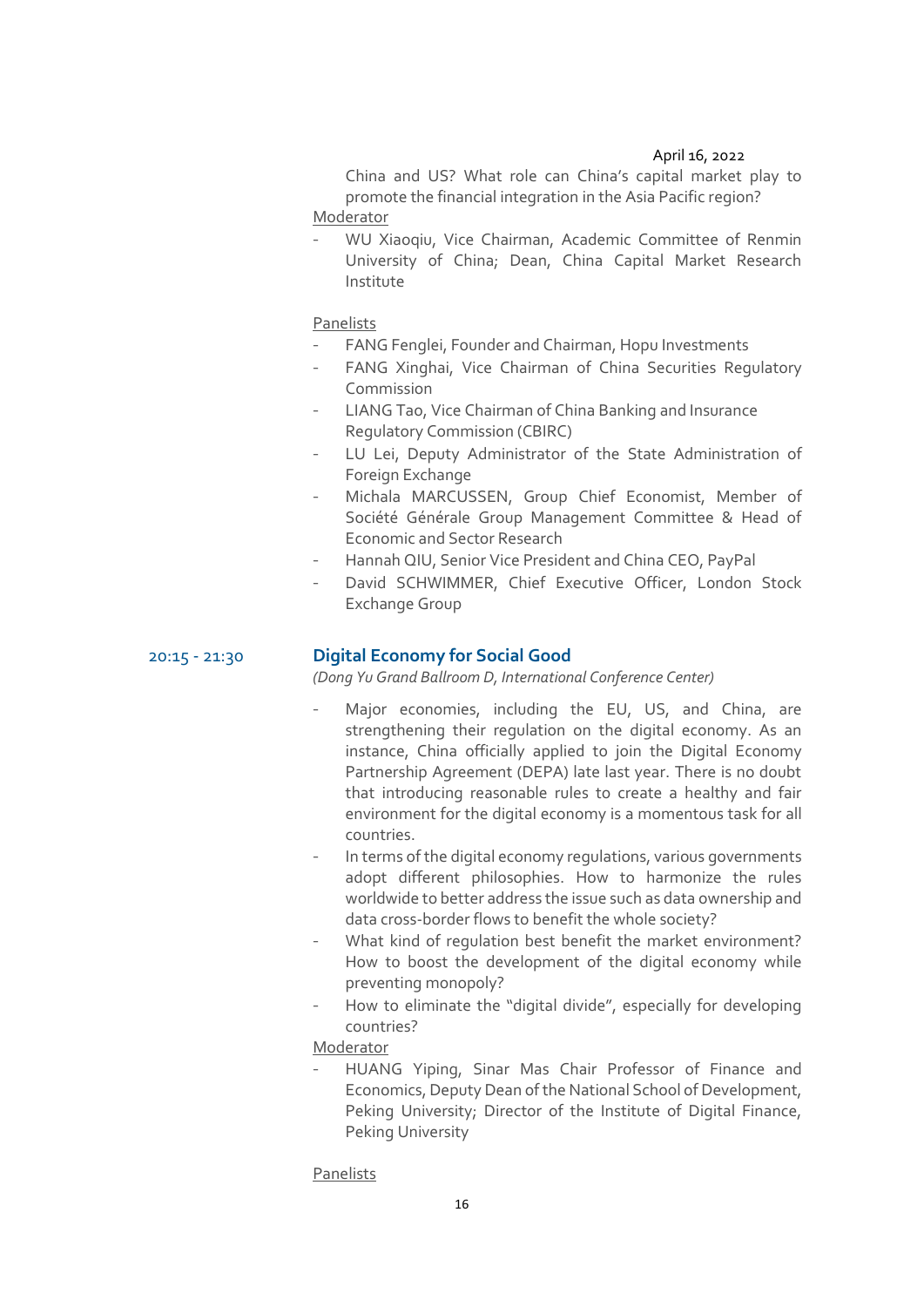- Esko AHO, Member, BFA Council of Advisors; Former Prime Minister, Finland
- Carlos GUTIERREZ, BFA Board Member; Former Secretary of Commerce, USA
- JIANG Xiaojuan, Standing Committee Member, National People's Congress (NPC); Vice-Chairperson, NPC Social Construction Committee; Chairperson, Chinese Public Administration Society
- Kazuhiko KOGUCHI, Secretary General, European Bank for Reconstruction and Development
- Damien O'CONNOR, Minister for Trade and Export Growth; Minister of Agriculture; Minister for Biosecurity; Minister for Land Information, and Minister for Rural Communities, New Zealand
- Alessandro GOLOMBIEWSKI TEIXEIRA, Professor of Public Policy, School of Public Policy and Management at Tsinghua University; Former Chief Economic Advisor to President of Brazil
- ZHOU Xiaochuan, Vice Chairman of the Boao Forum for Asia and China's Chief Representative to the Boao Forum; President of China Society for Finance and Banking

# 20:15 - 21:30 **International Cooperation in the Fight Against COVID-19 in the New Era**

*(Dong Yu Grand Ballroom C, International Conference Center)*

- COVID-19 is not over yet and the fate of the whole world is linked. Only with solidarity and coordination can the international community effectively fight the pandemic.
- How can we enhance understanding and collaboration among different modes of pandemic response? How can all-round, industry-wide and diversified cooperation help us out of the pandemic? How can we work together to promote the production, supply and equitable distribution of COVID-19 vaccines, neutralizing antibodies and drugs around the world? How can innovative collaboration promote immunization for all?

# Moderator

Michael G. WANG, CGTN Anchor

- Anutin CHARNVIRAKUL, Deputy Prime Minister & Minister of Public Health of Thailand
- Joey CONCEPCION, Philippines Presidential Advisor for Entrepreneurship & Founder
- Mohamed HASSANY, Minister's assistant for projects and public health initiatives of Ministry of Health of Egypt
- MIAO Xiang, Director of Shenzhen Kangtai Biological Products Co., Ltd. (BioKangtai)
- Leon WANG, Executive Vice President, International and China President, AstraZeneca
- ZHANG Wenhong, Director of national Center for Infectious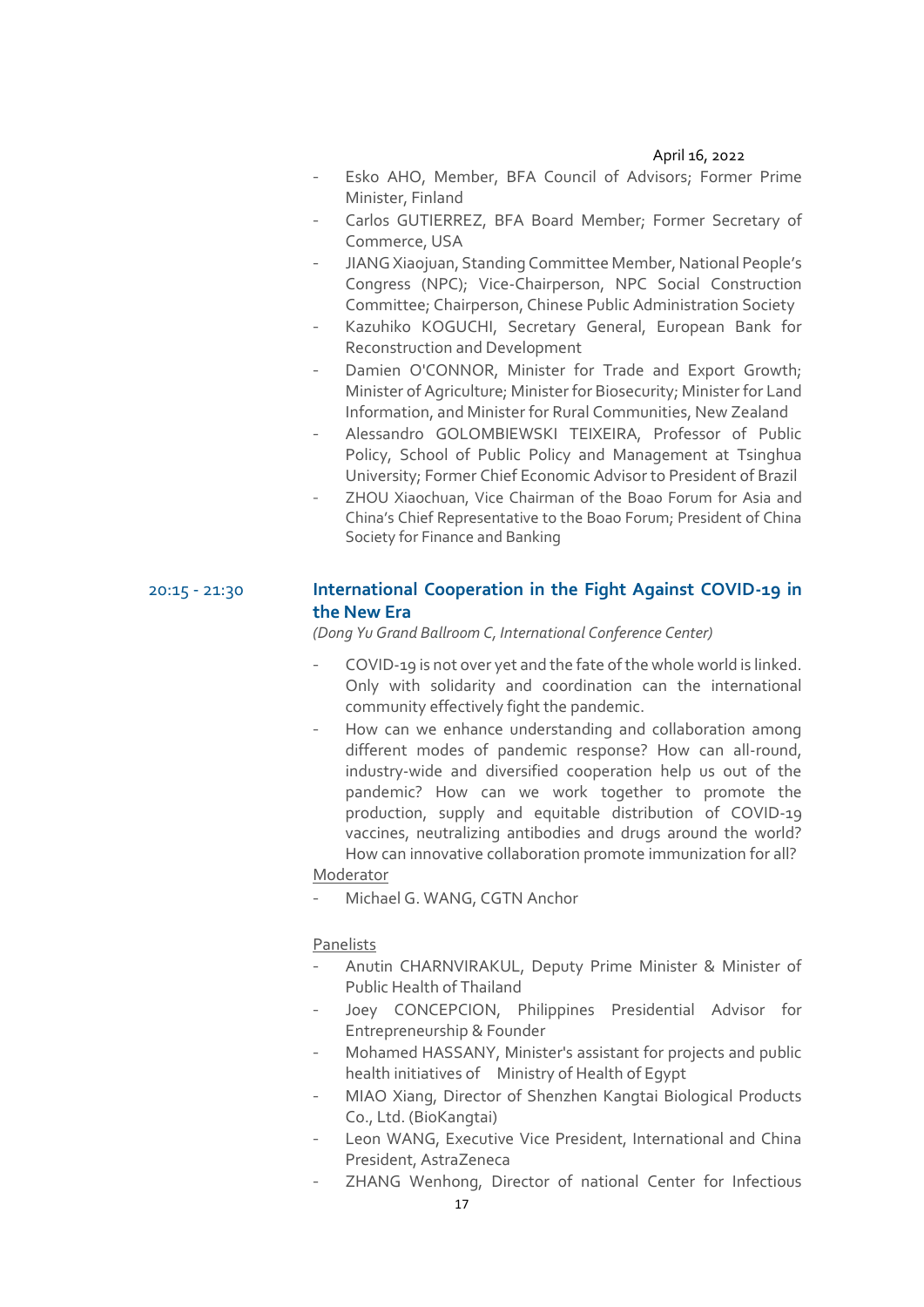Diseases

- ZHENG Zhongwei, Head of the Vaccine R&D Team of the Joint Prevention and Control Mechanism of The State Council

# 20:30 - 21:45 **Bridge the Great Divergence**

*(Dong Yu Grand Ballroom A, International Conference Center)*

- The pandemic has intensified the existing trend of global divergence, a rising backlash against economic globalization with growing unilateralism and protectionism. Much resistance is present on the way towards healthy and balanced economic globalization.
- Tensions in international relations, especially among major powers, are escalating, and ideological confrontation, intensifying. Geopolitical hot issue such as Ukraine is heating up sharply. How to bridge the great divergence around the globe and enhance international cooperation?
- Human society now faces many challenges, such as developmental and digital gaps. How to improve global governance to better bridge such gaps for common development?

# Moderator

TIAN Wei, Host, World Insight with Tian Wei, CGTN

# Keynote

- Yasuo FUKUDA, Chairman, Council of Advisors of Boao Forum for Asia; Former Prime Minister, Japan
- ZENG Peiyan, Vice Chairman, Council of Advisors of Boao Forum for Asia; Former Vice Premier, China

# Panelists

- CUI Tiankai, Former Vice Minister of Foreign Affairs; Former Chinese Ambassador to the United States and Japan
- Joseph NYE, Distinguished Service Professor Emeritus, Harvard University
- XU Bu, President, China Institute of International Studies
- ZHENG Yongnian, Presidential Chair Professor, Director of the Institute for International Affairs, Qianhai, Chinese University of Hong Kong, Shenzhen

# 20:30 - 22:00 **Global Free Trade Ports Development Forum**

*(Yiyong & Changyan Ballroom, Level 1, Dongyu Island Hotel)*

- Session I: Boosting International Competitiveness of Free Trade Zones/Ports: Customs Facilitation and Taxation Policies
- Session II: Free Trade Zones/Ports and Regional Economic Integration: Roles and Functions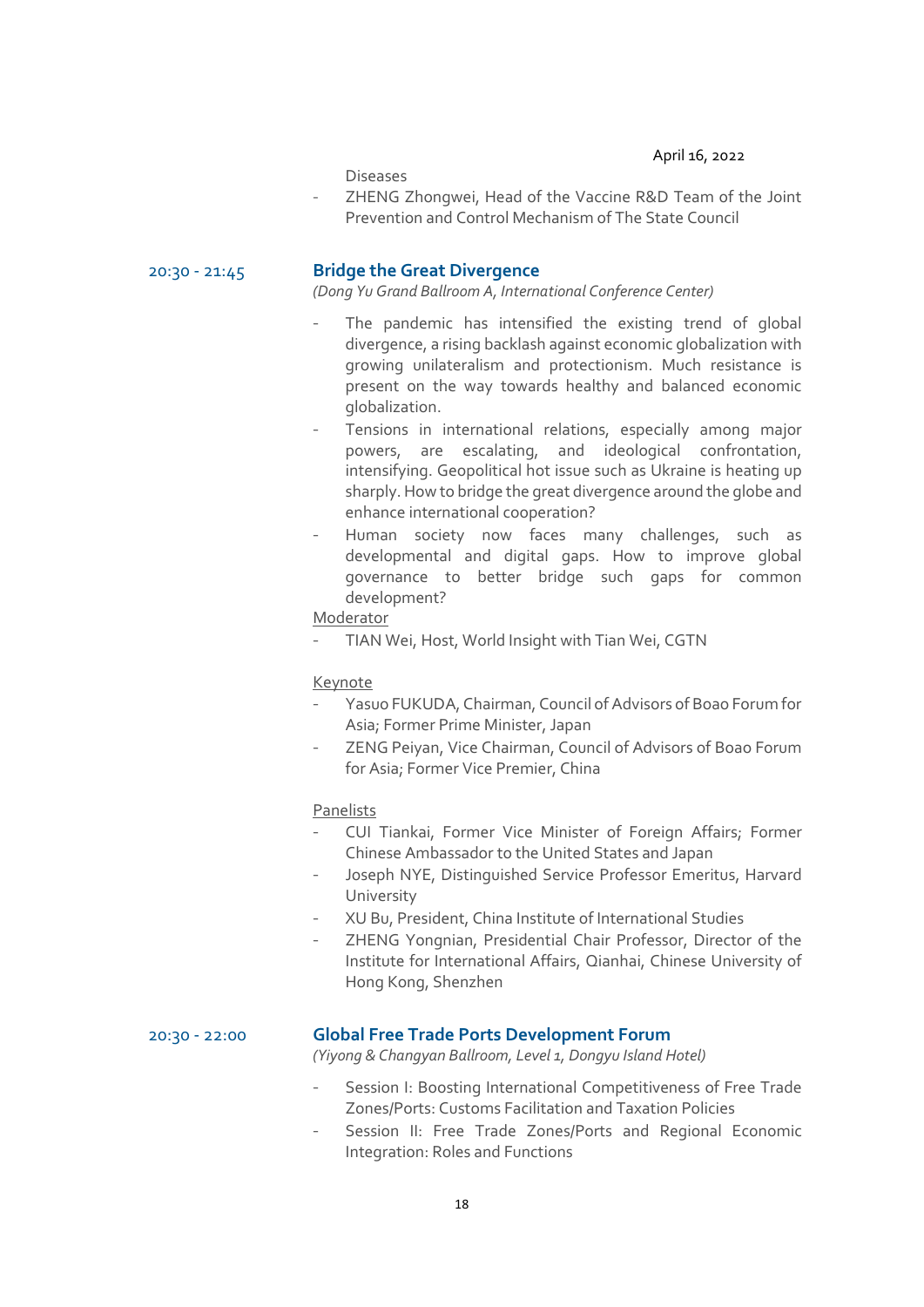# Moderator

- CHI Fulin, President, China Institute for Reform and Development

# Remarks

- LEUNG Chun-ying, Vice Chairman of the CPPCC National Committee; Former Chief Executive of HKSAR
- FENG Fei, Governor of Hainan Province
- CONG Liang, Vice Chairman, National Development and Reform Commission
- LONG Guoqiang, Vice President, Development Research Center of the State Council

Panelists

- WANG Lei, Executive Deputy Director-General of the Office of Comprehensive Deepening Reform (Office of the Working Committee for Free Trade Port), CPC Hainan Provincial Committee
- ZHAO Jinping, Former Director General, Department of Foreign Economic Relations, Development Research Center of the State Council
- CHEN Zhenchong, Director General, Department of Free Trade Zone and Special Control Area, GACC
- Pascal Saint-Amans, Director, Center for Tax Policy and Administration, OECD
- Pranab Kumar Das, Director, Compliance & Facilitation, World Customs Organization
- Kevin Thompstone, CEO of Thompstone Group-Ireland, Former CEO of Shannon Free Zone
- Ong Tee Keat, Chairman of the Center for New Asian Strategic Studies of Malaysia Former Deputy Speaker of the Lower House of Parliament
- Bert Hofman, Director, East Asian Institute, National University of **Singapore**
- Soemadi Brotodiningrat, Senior Fellow at Foreign Policy Community of Indonesia (FPCI); Former Indonesian Ambassador to the UN, Japan, USA

# Friday, April 22

| 09:00 - 10:15 | <b>Global Inflation, Interest Rate Hikes and Economic Stability</b><br>(Hesheng Ballroom, Level 1, Dongyu Island Hotel)                                                                                                                                                                                                                                                                                  |
|---------------|----------------------------------------------------------------------------------------------------------------------------------------------------------------------------------------------------------------------------------------------------------------------------------------------------------------------------------------------------------------------------------------------------------|
|               | In 2021, with soaring prices of commodities, food and housing,<br>inflation risks are threatening global economic and financial<br>stability. Commodity prices further fluctuated due to the Ukraine<br>crisis. Developed countries such as the UK and Canada and some<br>emerging economies are already on track to raise interest rates.<br>Following tapering measures, the Federal Reserve announced |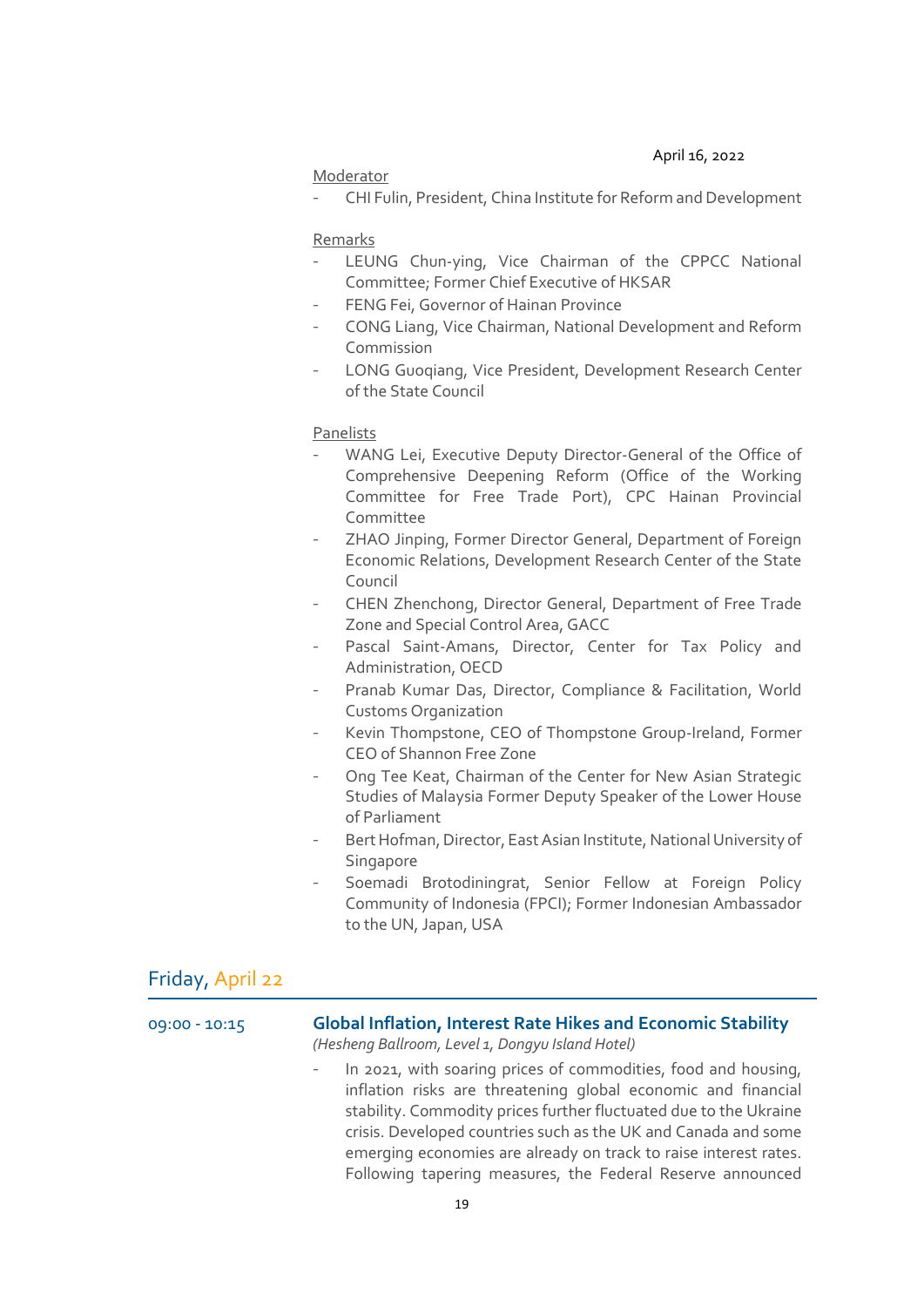interest rate hikes in March.

Are the factors triggering this round of inflation temporary or structural? Will the interest rate increases burst the bubbles in global financial assets including digital assets? How will emerging economies be affected? How should the world respond to the challenges of inflation, normalize post-pandemic policies, and maintain global macroeconomic stability?

# Moderator

ZHU Min, President, National Institute of Financial Research, Tsinghua University

# Panelists

- Agustin CARSTENS, General Manager, Bank for International **Settlements**
- Jacob Aharon FRENKEL, Chairman of the Board of Trustees Group of Thirty
- Tharman SHANMUGARATNAM, Chairman, Monetary Authority of Singapore
- Sethaput SUTHIWARTNARUEPUT, Governor of the Bank of Thailand
- YI Gang, Governor, People's Bank of China
- Eddie YUE, Chief Executive of Hong Kong Monetary Authority

# 09:00 - 10:30 **Asia-Pacific Entrepreneurs Dialogue**

*(Dong Yu Grand Ballroom C, International Conference Center)*

*(Invitation Only)*

# 09:30 - 11:30 **Financial Roundtable**

*(Yiyong & Changyan Ballroom, Level 1, Dongyu Island Hotel) (Invitation Only)*

# 10:45 - 12:00 **Economic Development and Security**

*(Dong Yu Grand Ballroom A, International Conference Center)*

- Security is the prerequisite for development, whereas development safeguards security. The balance and synergy between development and security are critical to the future of the world. What kind of principles and mechanism should the international community adopt to promote the inclusive development and maintain shared security?
- As we find ourselves in a changing world under rough pandemic, traditional security issues and non-traditional security issues such as climate change, supply chain security, internet security, and financial security are becoming increasingly challenging. How to cope with these challenges to promote the world's sustainable development?
- How to enhance the capacity of risk management and hazards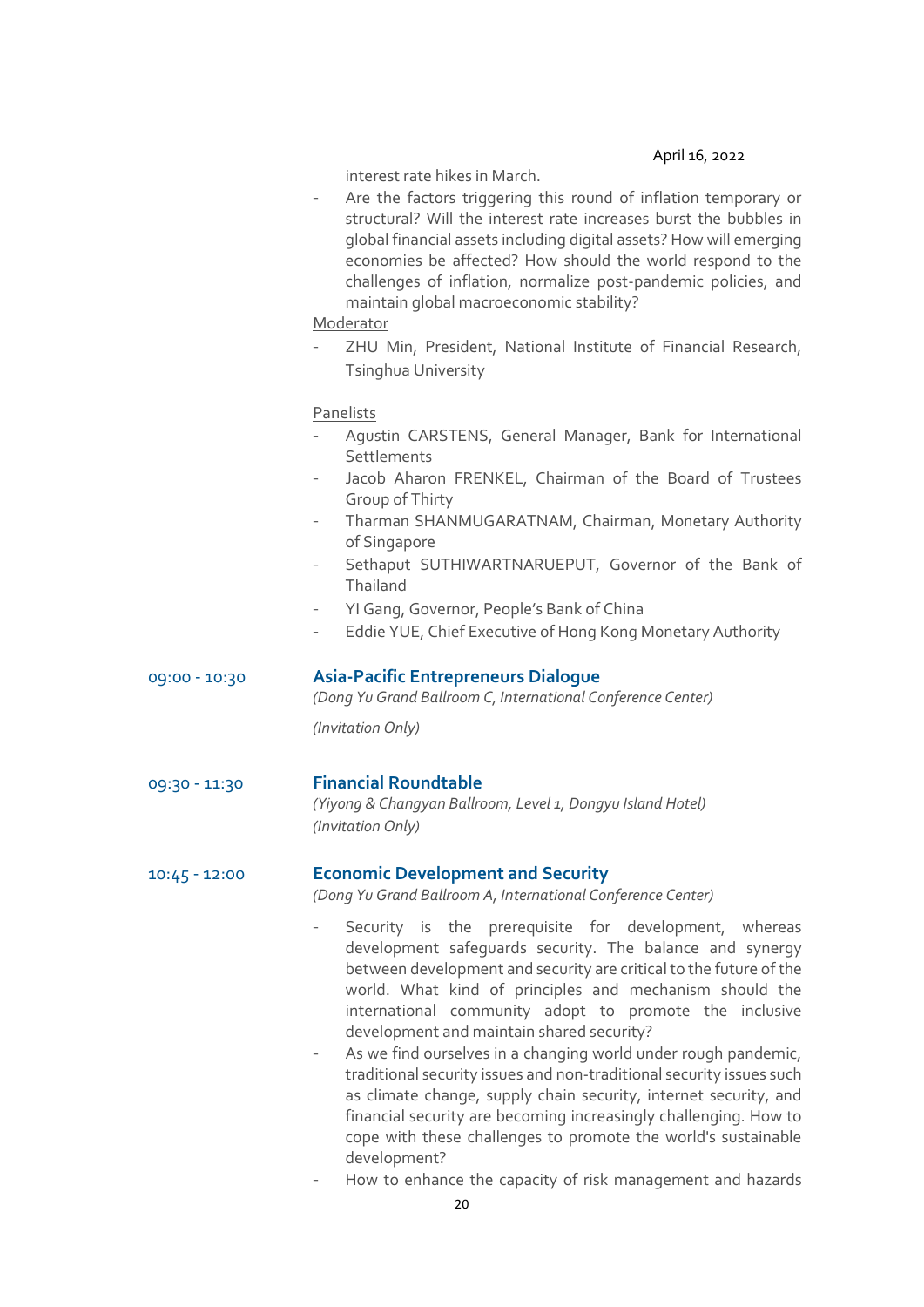control to ensure the security of all society and promote common development?

Moderator

LEONG Vai Tac, Member, BFA Council of Advisors; Former Secretary for Economy and Finance, Macao Special Administrative Region of China

Panelists

- Gloria Macapagal ARROYO, BFA Board Member; President of the Philippines (2001-2010)
- CHEN Zhimin, President, China Association for Friendship; Former Vice Minister, Public Security
- KANG Yu, Secretary-General, The Belt and Road International Lawyers Association (BRILA)
- Pierre KRÄHENBÜHL, Personal Envoy of the President to China-Head of Regional Delegation in Beijing International Committee of the Red Cross
- LI Ruogu, President of China International Economic Relations Association
- LIU Lihua, Deputy Director of Economic Committee of the 13th National Committee of the CPPCC; former Vice Minister of Ministry of Industry and Information Technology
- António VITORINO, Director General, International Organization for Migration (IOM)
- ZHENG Guoguang, Vice President, China Society of Emergency Management; Former Vice Minister, Ministry of Emergency Management

# 10:45 - 12:00 **Dialogue of Religious Leaders: Civilizations Flourishing through Exchanges and Communication**

*(Dong Yu Grand Ballroom B, International Conference Center)*

- All religions and civilizations in the world have evolved through constant assimilation of diverse cultures, and can only thrive through communication and convergence. To boost peaceful coexistence among varied religions and civilizations, one must promote exchanges, dialogue, inclusiveness and mutual learning.
- The experience of China and the international community shows the only solution to defeating the pandemic is to strengthen confidence and work together in times of difficulty. Healing the wounds caused by COVID-19 requires the concerted efforts of all human communities, including religions. Peaceful co-existence among religions and civilizations helps human societies tackle major challenges together.
- This dialogue will invite religious leaders and cultural elites from home and abroad to explore the topics of communication, mutual learning and peaceful coexistence of religions and civilizations, etc.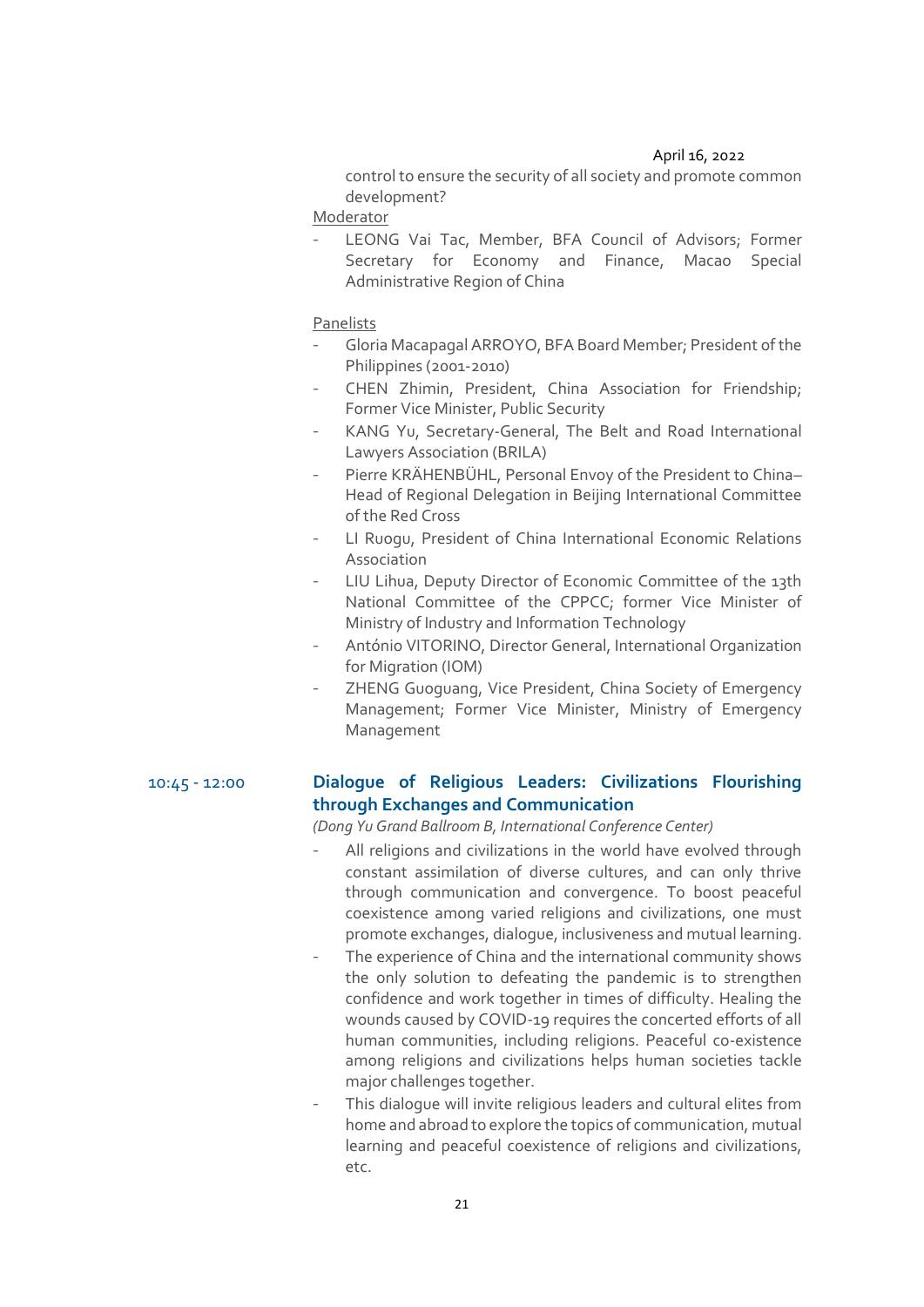### Moderator

TIAN Wei, Host, World Insight with Tian Wei, CGTN

#### Panelists

- CHEN Lai, Dean, Institute of Chinese Learning, Tsinghua University
- Ali Rashid Al Nuaimi, Chairman of the World Muslim Communities Council, First Chairman of the International Center of Excellence for Countering Violent Extremism
- Muhammad Bin Abdulkarim Alissa, Secretary-General of the Muslim World League (MWL)
- Most Rev. Archbishop Kim Hee-joong, Co-President of Korean Conference of Religions for Peace(KCRP), President of the Committee for Promoting Christian Unity & Interreligious Dialogue, Catholic Bishops' Conference of Korea,Catholic Church
- LUIGI DE SALVIA, Co-President of Religions for Peace Europe, President of Religions for Peace Italy
- YANG Faming, President of China Islamic Association
- YIN SHUN, Vice President of the Buddhist Association of China, President of the Buddhist Association of Hainan Province

# 10:45 - 12:00 **The Distance between Metaverse and Us**

*(Dong Yu Grand Ballroom D, International Conference Center)*

- Metaverse is a new type of Internet application that integrates multiple new technologies and a social form that merges the virtual with reality. It will reshape the traditional interaction between the real and the virtual world, offering massive opportunities for scenario transformation in daily life, including social activities, work, and entertainment. Metaverse is considered to be the next global trend in science and technology.
- On the whole, the Metaverse industry and related market remain in their early stage at present. What breakthroughs can be achieved in fundamental information technologies, such as mobile communication, big data and artificial intelligence? How to develop more application scenarios?
- Considering the tremendous changes that Metaverse may bring to human society, how to establish the forward-looking governance of Metaverse and reduce potential risks in advance by expanding the regulation of the Internet and artificial intelligence?

# Moderator

Michael G. WANG, Anchor of CGTN

- Denis DEPOUX, Global Managing Director, Roland Berger
- DU Lan, SVP, iFLYTEK
- William SHEN, Vice president, General Manager in APAC